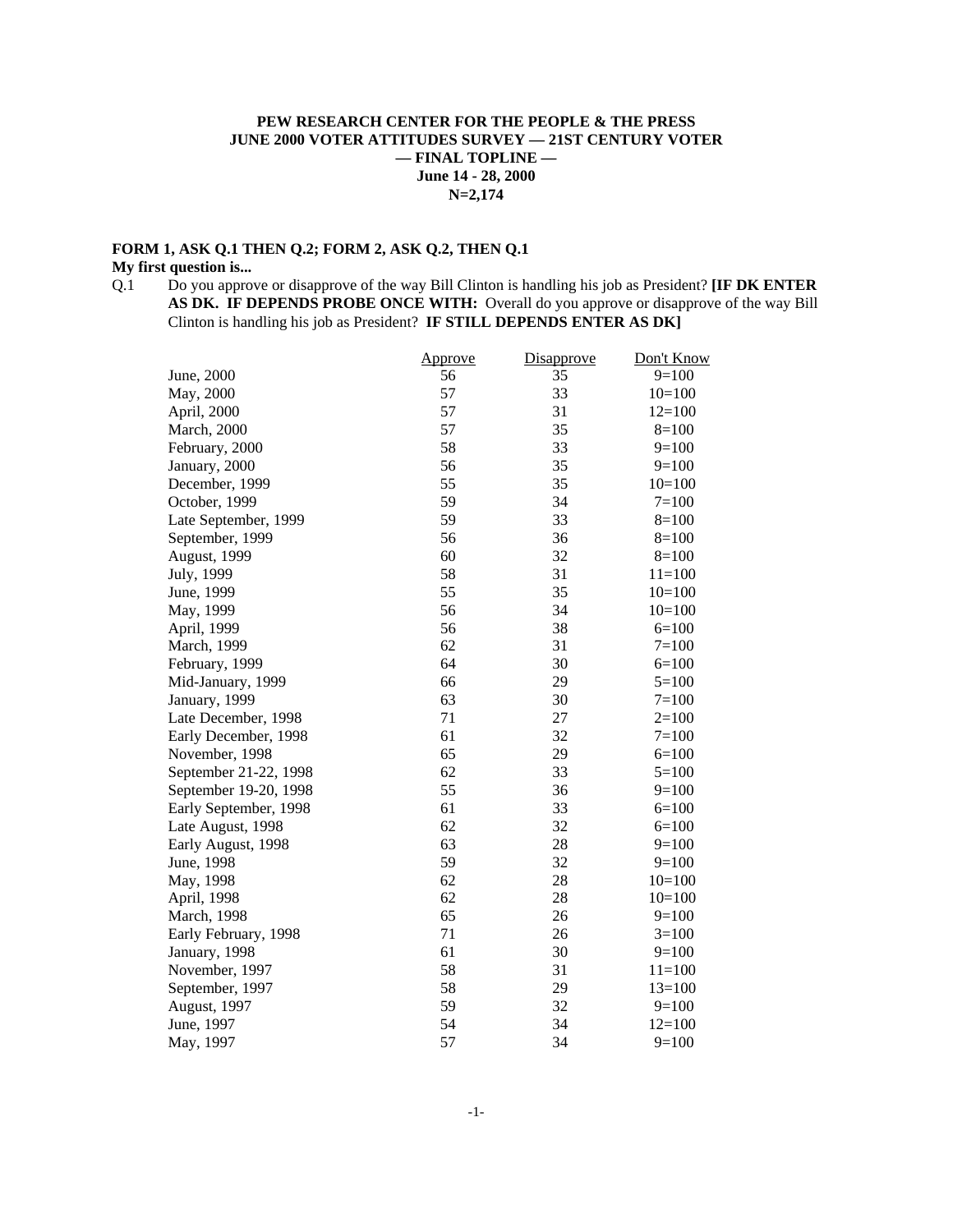# **Q.1 CONTINUED ...**

|                       | Approve | Disapprove | Don't Know |
|-----------------------|---------|------------|------------|
| April, 1997           | 55      | 34         | $11=100$   |
| February, 1997        | 60      | 32         | $8=100$    |
| Early February, 1997  | 57      | 30         | $13=100$   |
| January, 1997         | 59      | 31         | $10=100$   |
| November, 1996        | 57      | 34         | $9=100$    |
| July, 1996            | 54      | 38         | $8=100$    |
| June, 1996            | 54      | 38         | $8=100$    |
| April, 1996           | 53      | 39         | $8=100$    |
| March, 1996           | 55      | 38         | $7 = 100$  |
| February, 1996        | 51      | 39         | $10=100$   |
| January, 1996         | 50      | 43         | $7=100$    |
| October, 1995         | 48      | 42         | $10=100$   |
| September, 1995       | 45      | 42         | $13=100$   |
| August, 1995          | 44      | 44         | $12=100$   |
| June, 1995            | 50      | 40         | $10=100$   |
| April, 1995           | 47      | 43         | $10=100$   |
| March, 1995           | 44      | 44         | $12=100$   |
| February, 1995        | 44      | 44         | $12=100$   |
| December, 1994        | 41      | 47         | $12=100$   |
| November, 1994        | 48      | 40         | $12=100$   |
| October, 1994         | 41      | 47         | $12=100$   |
| Early October, 1994   | 38      | 47         | $15=100$   |
| September, 1994       | 41      | 52         | $7 = 100$  |
| July, 1994            | 45      | 46         | $9=100$    |
| June, 1994            | 42      | 44         | $14=100$   |
| May, 1994             | 46      | 42         | $12=100$   |
| March, 1994           | 45      | 42         | $13=100$   |
| January, 1994         | 51      | 35         | $14=100$   |
| Early January, 1994   | 48      | 35         | $17=100$   |
| December, 1993        | 48      | 36         | $16=100$   |
| October, 1993         | 44      | 42         | $14=100$   |
| September, 1993       | 49      | 35         | $16=100$   |
| Early September, 1993 | 43      | 43         | $14=100$   |
| August, 1993          | 39      | 46         | $15=100$   |
| May, 1993             | 39      | 43         | $18=100$   |
| Early May, 1993       | 45      | 37         | $18=100$   |
| April, 1993           | 49      | 29         | $22=100$   |
| February, 1993        | 56      | 25         | $19=100$   |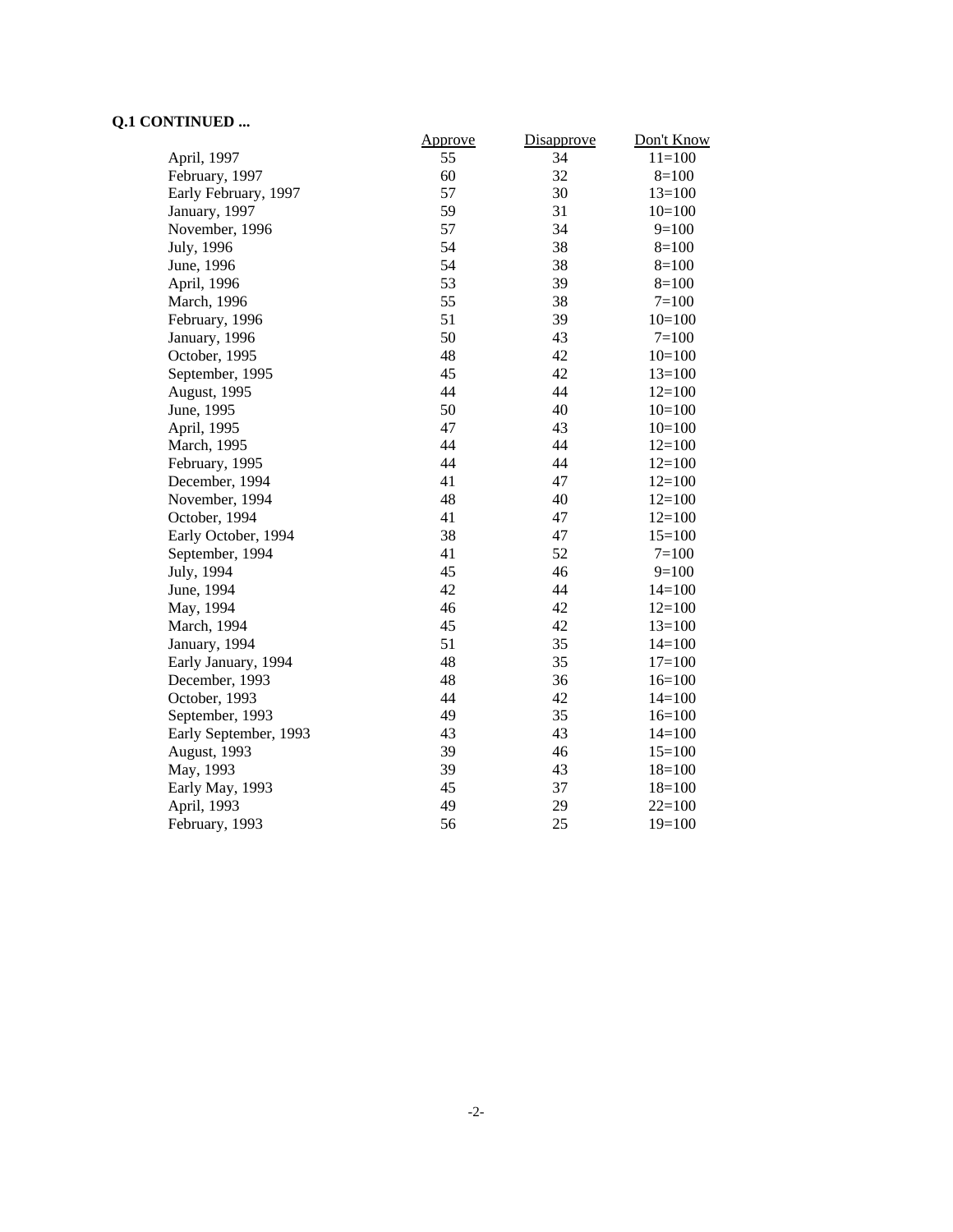On another subject...<br>Q.2 Now I'd like

Q.2 Now I'd like your views on the state of the nation...

All in all, are you satisfied or dissatisfied with the way things are going in this country today?

|                              | Satisfied | Dissatisfied | No Opinion |
|------------------------------|-----------|--------------|------------|
| June, 2000                   | 47        | 45           | $8=100$    |
| April, 2000                  | 48        | 43           | $9=100$    |
| August, 1999                 | 56        | 39           | $5=100$    |
| January, 1999                | 53        | 41           | $6 = 100$  |
| November, 1998               | 46        | 44           | $10=100$   |
| Early September, 1998        | 54        | 42           | $4=100$    |
| Late August, 1998            | 55        | 41           | $4=100$    |
| Early August, 1998           | 50        | 44           | $6=100$    |
| February, 1998               | 59        | 37           | $4 = 100$  |
| January, 1998                | 46        | 50           | $4=100$    |
| September, 1997              | 45        | 49           | $6=100$    |
| August, 1997                 | 49        | 46           | $5=100$    |
| January, 1997                | 38        | 58           | $4=100$    |
| July, 1996                   | 29        | 67           | $4=100$    |
| March, 1996                  | 28        | 70           | $2=100$    |
| October, 1995                | 23        | 73           | $4=100$    |
| June, 1995                   | 25        | 73           | $2=100$    |
| April, 1995                  | 23        | 74           | $3=100$    |
| July, 1994                   | 24        | 73           | $3=100$    |
| March, 1994                  | 24        | 71           | $5=100$    |
| October, 1993                | 22        | 73           | $5=100$    |
| September, 1993              | 20        | 75           | $4=100$    |
| May, 1993                    | 22        | 71           | $7=100$    |
| January, 1993                | 39        | 50           | $11 = 100$ |
| January, 1992                | 28        | 68           | $4=100$    |
| November, 1991               | 34        | 61           | $5=100$    |
| Late February, 1991 (Gallup) | 66        | 31           | $3 = 100$  |
| August, 1990                 | 47        | 48           | $5=100$    |
| May, 1990                    | 41        | 54           | $5=100$    |
| January, 1989                | 45        | 50           | $5=100$    |
| September, 1988              | 50        | 45           | $5=100$    |
| May, 1988                    | 41        | 54           | $5=100$    |
| January, 1988                | 39        | 55           | $6=100$    |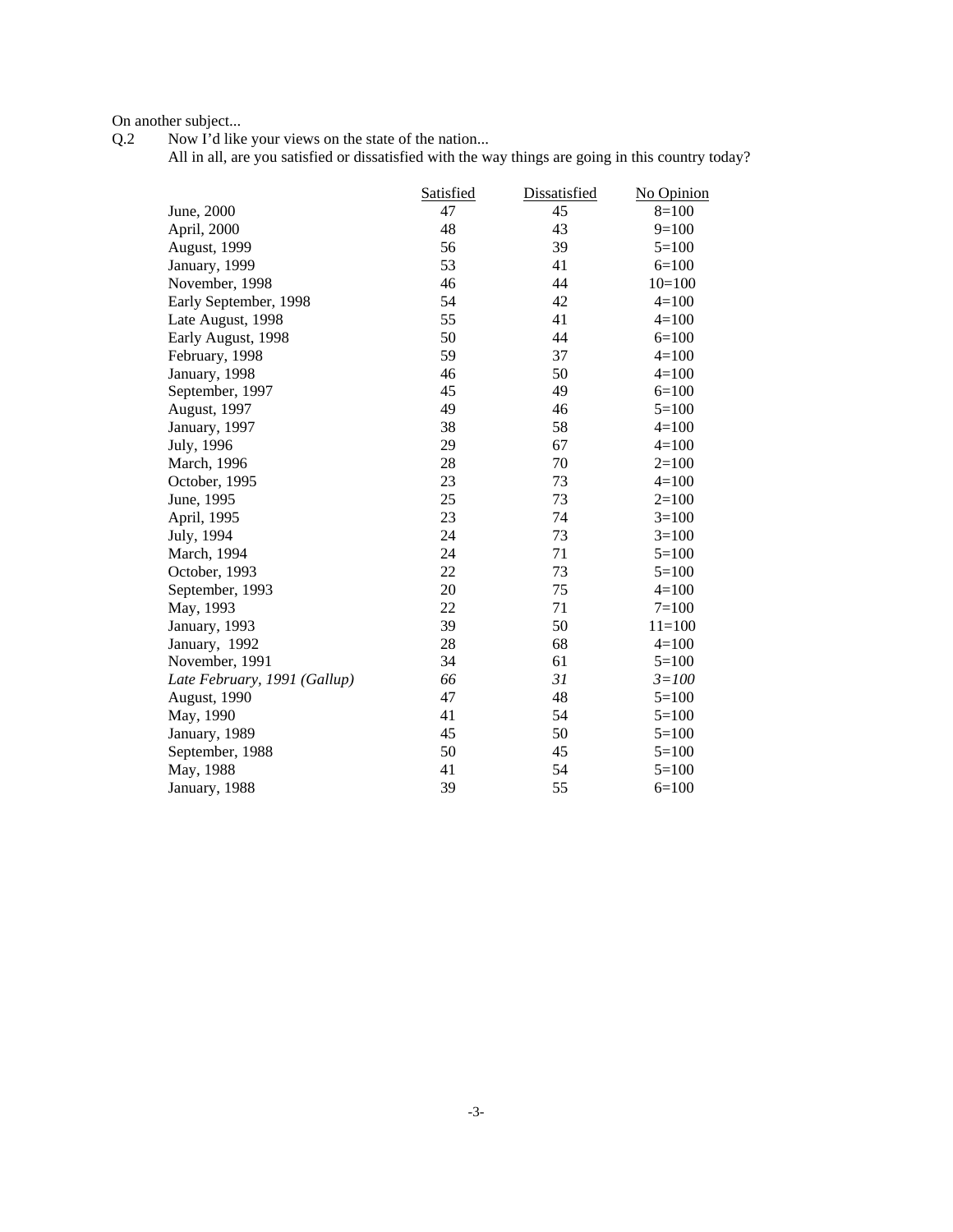Q.3 Now I will read a list of some stories covered by news organizations this past month. As I read each item, tell me if you happened to follow this news story very closely, fairly closely, not too closely, or not at all closely? **[INSERT ITEM; ROTATE ITEMS]**

|    |                                                                                          | Very    |    |                 | Fairly Not too Not at all (VOL.) |           |
|----|------------------------------------------------------------------------------------------|---------|----|-----------------|----------------------------------|-----------|
|    |                                                                                          | closely |    | closely closely | closely                          | DK/Ref.   |
| a. | News about candidates for the 2000                                                       |         |    |                 |                                  |           |
|    | presidential election                                                                    | 23      | 32 | 23              | 21                               | $1 = 100$ |
|    | April, 2000                                                                              | 18      | 33 | 26              | 23                               | $* = 100$ |
|    | Early April, 2000                                                                        | 18      | 39 | 22              | 20                               | $1 = 100$ |
|    | <b>March</b> , 2000                                                                      | 26      | 41 | 19              | 13                               | $1 = 100$ |
|    | February, 2000                                                                           | 26      | 36 | 21              | 17                               | $* = 100$ |
|    | January, 2000                                                                            | 19      | 34 | 28              | 18                               | $1 = 100$ |
|    | December, 1999                                                                           | 16      | 36 | 24              | 23                               | $1 = 100$ |
|    | October, 1999                                                                            | 17      | 32 | 28              | 22                               | $1 = 100$ |
|    | September, 1999                                                                          | 15      | 31 | 33              | 20                               | $1 = 100$ |
|    | July, 1999                                                                               | 15      | 38 | 24              | 22                               | $1 = 100$ |
|    | June, 1999                                                                               | 11      | 25 | 29              | 34                               | $1 = 100$ |
|    | July, 1996                                                                               | 22      | 40 | 23              | 14                               | $1 = 100$ |
|    | July, 1992                                                                               | 20      | 45 | 26              | 9                                | $* = 100$ |
|    | May, 1988                                                                                | 22      | 46 | 23              | 6                                | $3=100$   |
| b. | A federal judge's ruling that the computer<br>company Microsoft should be broken up into |         |    |                 |                                  |           |
|    | two separate companies, because it engaged                                               |         |    |                 |                                  |           |
|    | in unfair business practices                                                             | 28      | 37 | 17              | 17                               | $1 = 100$ |
|    | May, $2000^1$                                                                            | 16      | 33 | 26              | 25                               | $* = 100$ |
| c. | Recent increases in the price of gasoline                                                | 61      | 25 | 9               | 5                                | $* = 100$ |
|    | <b>March</b> , 2000                                                                      | 58      | 28 | 10              | $\overline{4}$                   | $* = 100$ |
|    | October, 1990                                                                            | 62      | 26 | 8               | $\overline{4}$                   | $* = 100$ |
|    | September, 1990                                                                          | 56      | 28 | 11              | 5                                | $* = 100$ |
|    | August, 1990                                                                             | 57      | 27 | 10              | 5                                | $1 = 100$ |
| d. | The recent summit in Moscow between President                                            |         |    |                 |                                  |           |
|    | Clinton and Russian President Putin                                                      | 9       | 20 | 28              | 42                               | $1 = 100$ |
|    | April, 1997 <sup>2</sup>                                                                 | 6       | 20 | 33              | 40                               | $1 = 100$ |
| e. | Reports that computer files containing nuclear                                           |         |    |                 |                                  |           |
|    | secrets are missing from Los Alamos national                                             |         |    |                 |                                  |           |
|    | laboratory                                                                               | 25      | 27 | 19              | 28                               | $1 = 100$ |

<sup>1</sup> In May 2000, the story was listed as "The government's recommendation that the computer software company Microsoft should be broken up into two separate companies, because it engaged in unfair business practices."

<sup>2</sup> In April 1997, the story was listed as "The recent summit in Helsinki between President Clinton and Russian President Boris Yeltsin."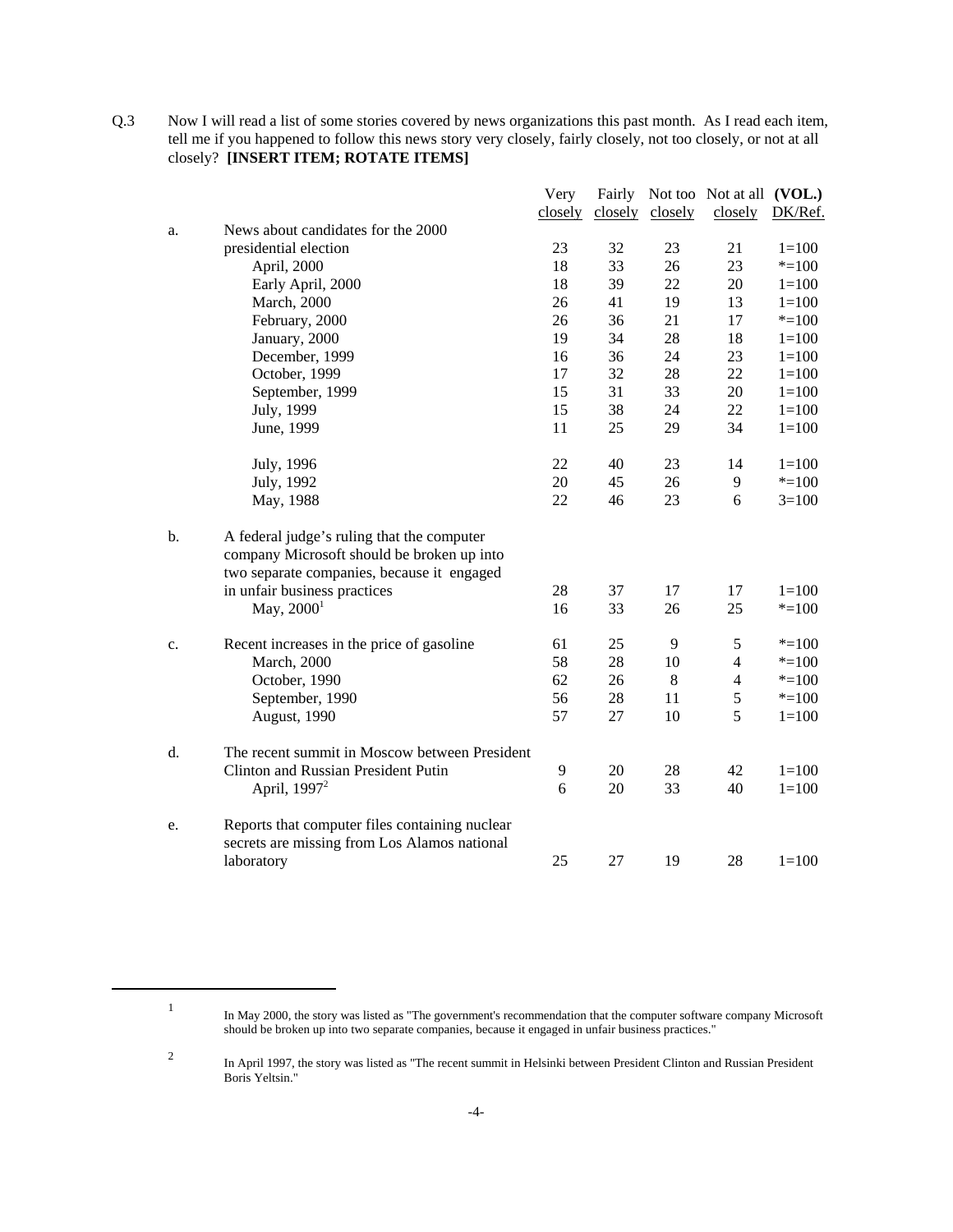Q.4 How much thought have you given to the coming Presidential election — quite a lot or only a little?

## **BASED ON REGISTERED VOTERS [N=1,673]:**

|        |                 | Late Early |     |     |     |                                   |        |          | $----$ Gallup $----$ |     |                |     |     |     |                                                                    |      |
|--------|-----------------|------------|-----|-----|-----|-----------------------------------|--------|----------|----------------------|-----|----------------|-----|-----|-----|--------------------------------------------------------------------|------|
|        |                 |            |     |     |     |                                   |        |          |                      |     |                |     |     |     | May Nov Oct Sept Sept July June Oct Sept Aug June Nov Oct Aug Sept |      |
|        |                 |            |     |     |     |                                   |        |          |                      |     |                |     |     |     |                                                                    |      |
| 46     | Quite a lot     | 48         | 67  | 65  | 61  | 56 55                             |        | 50       | 77                   | 69  | 72             | 63  | 73  | 69. | -61                                                                | -57  |
| -6     | Some $(VOL.)$ 4 |            | -8  |     |     | 3                                 |        | 5        | -5                   | 3   | $\overline{4}$ | 6   | 8   | 9   |                                                                    | -18  |
| 43     | Only a little   | 42         | 22  | 26  | 29  | 36                                | 41     | 41 16    |                      | 26  | 23             | 29  | 17  | 20  |                                                                    | - 23 |
| -5     | None (VOL.) $5$ |            |     |     | 2   | $\overline{4}$                    |        |          | $3 \quad 1$          |     |                |     |     |     |                                                                    |      |
| $\ast$ | DK/Refused      |            | ∗   |     |     | $\begin{array}{cc} 1 \end{array}$ | $\ast$ | $\sim$ 1 |                      |     | $*$            |     | -0  | -0  | 0                                                                  |      |
| 100    |                 |            | 100 | 100 | 100 | 100                               | 100    | 100      | 100                  | 100 | 100            | 100 | 100 | 100 | 100                                                                | 100  |

Q.5 Are you more interested or less interested in politics this year than you were in 1996 — the last presidential election year?<sup>3</sup>

|     |                    | July | June | June | March |
|-----|--------------------|------|------|------|-------|
|     |                    | 1996 | 1996 | 1992 | 1992  |
| 38  | More               | 42   | 41   | 55   | 57    |
| 38  | Less               | 38   | 35   | 24   | 27    |
| 22  | Same (VOL.)        | 19   | 22   | 19   | 14    |
|     | Don't know/Refused |      |      |      |       |
| 100 |                    | 100  | 100  | 100  | 100   |

Q.6 How have you been getting most of your news about the Presidential election campaign? From television, from newspapers, from radio, from magazines, or from the Internet? **(ACCEPT TWO ANSWERS; IF ONLY ONE RESPONSE IS GIVEN, PROBE FOR ONE ADDITIONAL RESPONSE)** Any others?4

|    |                    | Feb  | Jan  |      | Sept April | Feb Sept  |     | Jun  |      | May March Feb |      |
|----|--------------------|------|------|------|------------|-----------|-----|------|------|---------------|------|
|    |                    | 2000 | 2000 | 1996 | 1996       | 1996 1992 |     | 1992 | 1992 | 1992          | 1992 |
| 65 | Television         | 73   | 75   | 75   | 81         | 85        | 83  | 84   | 86   | 83            | 80   |
| 27 | <b>Newspapers</b>  | 33   | 31   | 44   | 48         | 56        | 49  | 55   | 51   | 48            | 49   |
| 11 | Radio              | 15   | 12   | 14   | 21         | 21        | 13  | 18   |      | 14            | 18   |
| 2  | Magazines          |      | 3    | 5    | 6          |           |     |      | 6    | 4             | 4    |
|    | Internet           |      | 6    | 2    | 2          |           | n/a | n/a  | n/a  | n/a           | n/a  |
| 2  | Other              |      | 3    |      | 3          |           | 4   | 4    |      | 3             |      |
|    | Don't know/Refused |      |      |      |            |           |     | ∗    |      | ∗             |      |

<sup>3</sup> In 1996 the question referenced politics in 1992; in 1992 it referenced politics in 1988.

<sup>4</sup> In 1996 the "Internet" category was worded "computer on-line sources."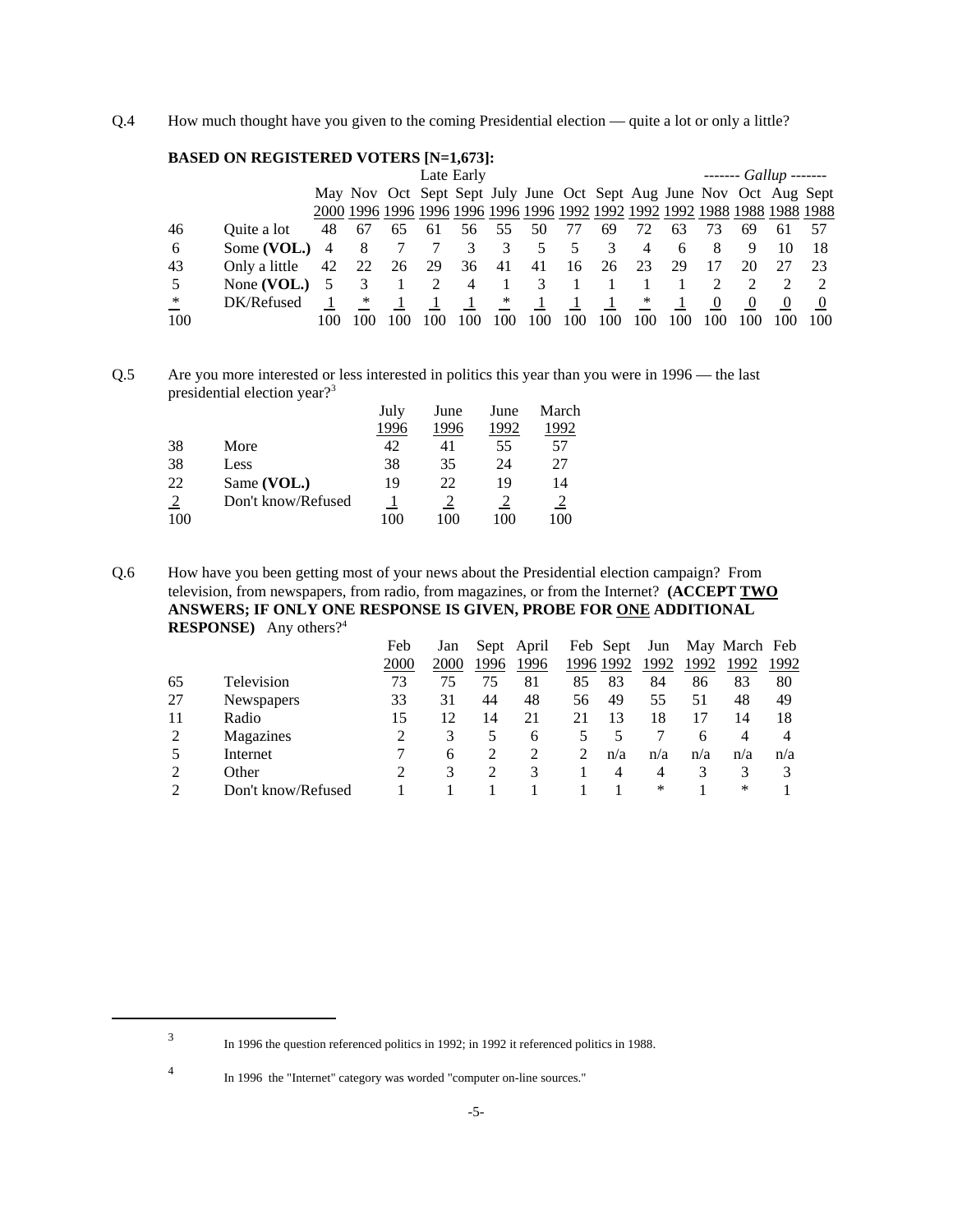#### **IF RESPONDENT ANSWERED '1' TELEVISION IN Q.6 ASK:**

Q.7 Do you get most of your news about the presidential campaign from network TV news, from local TV news, or from cable news networks such as CNN and MSNBC?<sup>5</sup> (ACCEPT TWO **ANSWERS; DO NOT PROBE)**

#### **QUESTION ASKED JUNE 19-28, 2000 [N=797]:**

|                    | Feb  | Jan  | Sept | April |
|--------------------|------|------|------|-------|
|                    | 2000 | 2000 | 1996 | 1996  |
| <b>Network</b>     | 20   | 24   | 29   | 39    |
| Local              | 28   | 25   | 31   | 34    |
| Cable              | 30   | 31   | 25   | 23    |
| Other (VOL.)       |      |      |      |       |
| Don't know/Refused |      |      |      |       |
|                    |      |      |      |       |

- Q.8 Ordinarily, do you find that you go looking for the latest news about the presidential campaign, OR do you typically happen to come across campaign news without looking for it?
	- 15 Go looking for campaign news
	- 83 Come across campaign news without looking
	- 2 Don't know/Refused  $\frac{2}{100}$
	-
- Q.9 Now, suppose the 2000 presidential election were being held TODAY. If you had to choose between Al Gore, the Democrat; George W. Bush, the Republican; Pat Buchanan, of the Reform Party; and Ralph Nader, of the Green Party — who would you vote for?

## **IF RESPONDENT ANSWERED '5' OTHER OR '9' DON'T KNOW IN Q.9, ASK:**

Q.9a As of TODAY, do you LEAN more to Gore, the Democrat; Bush, the Republican; Buchanan, of the Reform Party; or Nader, of the Green Party?

#### **BASED ON REGISTERED VOTERS:**

| June      | June        |                        |
|-----------|-------------|------------------------|
| $23 - 30$ | 14-21       |                        |
| 35        | 42          | Gore/Lean Gore         |
| 42        | 41          | Bush/Lean Bush         |
| 2         | 3           | Buchanan/Lean Buchanan |
| 2         | 4           | Nader/Lean Nader       |
| 19        | 10          | Undecided/Other/DK     |
| 100       | 100         |                        |
| $(N=463)$ | $(N=1,509)$ |                        |

<sup>5</sup> In 1996, the question was worded: "Do you get most of your news about the presidential campaign from network TV news, from local TV news, or from CNN?"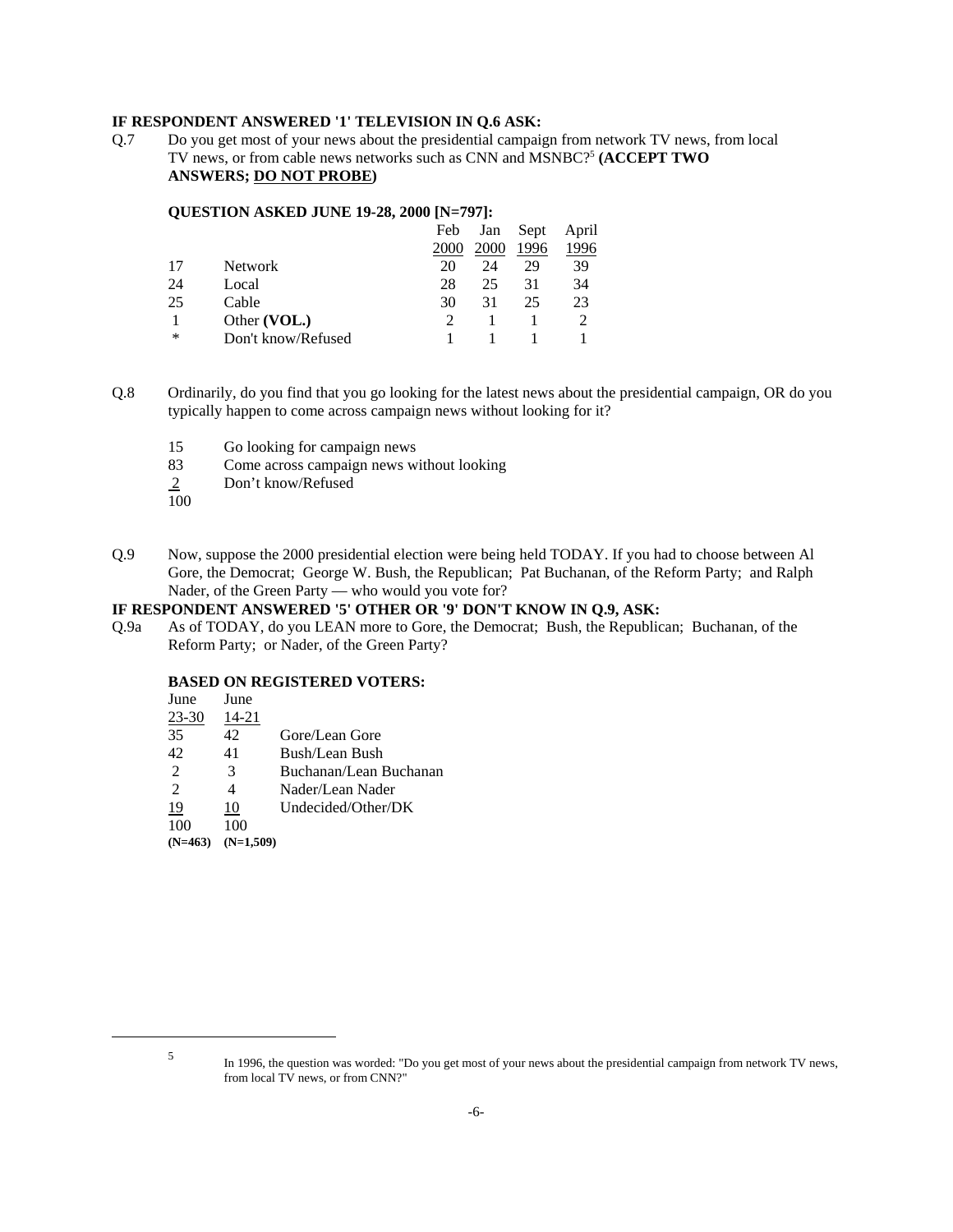#### **NOTE: Q.10-Q.14 BASED ON RESPONDENTS INTERVIEWED JUNE 14-21,2000 [N=1,958]**

#### **ASK ALL:**

Q.10 Suppose there were only two major candidates for president and you had to choose between Al Gore, the Democrat; and George W. Bush, the Republican. Who would you vote for?

**IF RESPONDENT ANSWERED '1' GORE OR '2' BUSH IN Q.10, ASK:**

Q.10a Do you support **(INSERT CHOICE FROM Q.10)** strongly, or only moderately?

**IF RESPONDENT ANSWERED '3' OTHER OR '9' DON'T KNOW IN Q.10, ASK:**

Q.10b As of TODAY, do you LEAN more to Gore, the Democrat; or Bush, the Republican?

|                | <b>BASED ON REGISTERED VOTERS [N=1,509]:</b> |      |                   |     |           |       |      |     |           |                    |      | Early |
|----------------|----------------------------------------------|------|-------------------|-----|-----------|-------|------|-----|-----------|--------------------|------|-------|
| June           |                                              |      | May March Feb Dec |     |           | Oct   | Sept |     |           | Aug July March Jan |      | Sept  |
| 14-21          |                                              | 2000 | 2000              |     | 2000 1999 | 19996 | 1999 |     | 1999 1999 | 1999               | 1999 | 1998  |
| 46             | Gore/Lean Gore                               | 45   | 49                | 45  | 40        | 39    | 39   | 41  | 42        | 41                 | 44   | 40    |
|                | 18<br>Strongly                               |      |                   | 18  |           |       |      |     |           |                    |      |       |
|                | Moderately<br>27                             |      |                   | 26  |           |       |      |     |           |                    |      |       |
|                | Don't Know                                   |      |                   |     |           |       |      |     |           |                    |      |       |
| 45             | Bush/Lean Bush                               | 46   | 43                | 46  | 55        | 54    | 54   | 53  | 53        | 54                 | 50   | 53    |
|                | Strongly<br>20                               |      |                   | 19  |           |       |      |     |           |                    |      |       |
|                | Moderately<br>25                             |      |                   | 27  |           |       |      |     |           |                    |      |       |
|                | Don't Know<br>∗                              |      |                   | *   |           |       |      |     |           |                    |      |       |
| $\overline{9}$ | Undecided/Other/DK                           | 9    | 8                 | 9   |           |       |      | 6   |           |                    | 6    |       |
| 100            |                                              | 100  | 100               | 100 | 100       | 100   | 100  | 100 | 100       | 100                | 100  | 100   |

|                                  | June 1996 | June 1992 |
|----------------------------------|-----------|-----------|
| Clinton/Lean Clinton             | 55        | 41        |
| Strongly                         | 22        |           |
| Moderately                       | 32        | 32        |
| Don't Know                       |           |           |
| Dole/Lean Dole or Bush/Lean Bush | 40        | 45        |
| Strongly                         | 13        | 14        |
| Moderately                       | 26        | 31        |
| Don't Know                       |           |           |
| Undecided/Other/Don't know       | 5         | 14        |
|                                  |           | 100       |

#### **IF DID NOT CHOOSE GORE IN Q.10 OR Q.10b ASK [N=832]:**

Q.11 Do you think there is a chance that you might vote for Al Gore in November, or have you definitely decided not to vote for him?

|                                   | $\sim$ Clinton $\sim$ |
|-----------------------------------|-----------------------|
| June                              |                       |
| 14-21                             | July 1996             |
| 14<br>Chance might vote for him   |                       |
| 34<br>Decided not to vote for him | 36                    |
| Don't know/Refused<br>-6          | 4                     |
| 54%                               |                       |

**BASED ON REGISTERED VOTERS:**

<sup>7</sup> In previous months, the question asked: "Suppose the 2000 presidential election were being held TODAY, and the candidates were Al Gore, the Democrat and Texas Governor George W. Bush, the Republican..."

<sup>6</sup> October 1999 results taken from the Typology re-interview survey.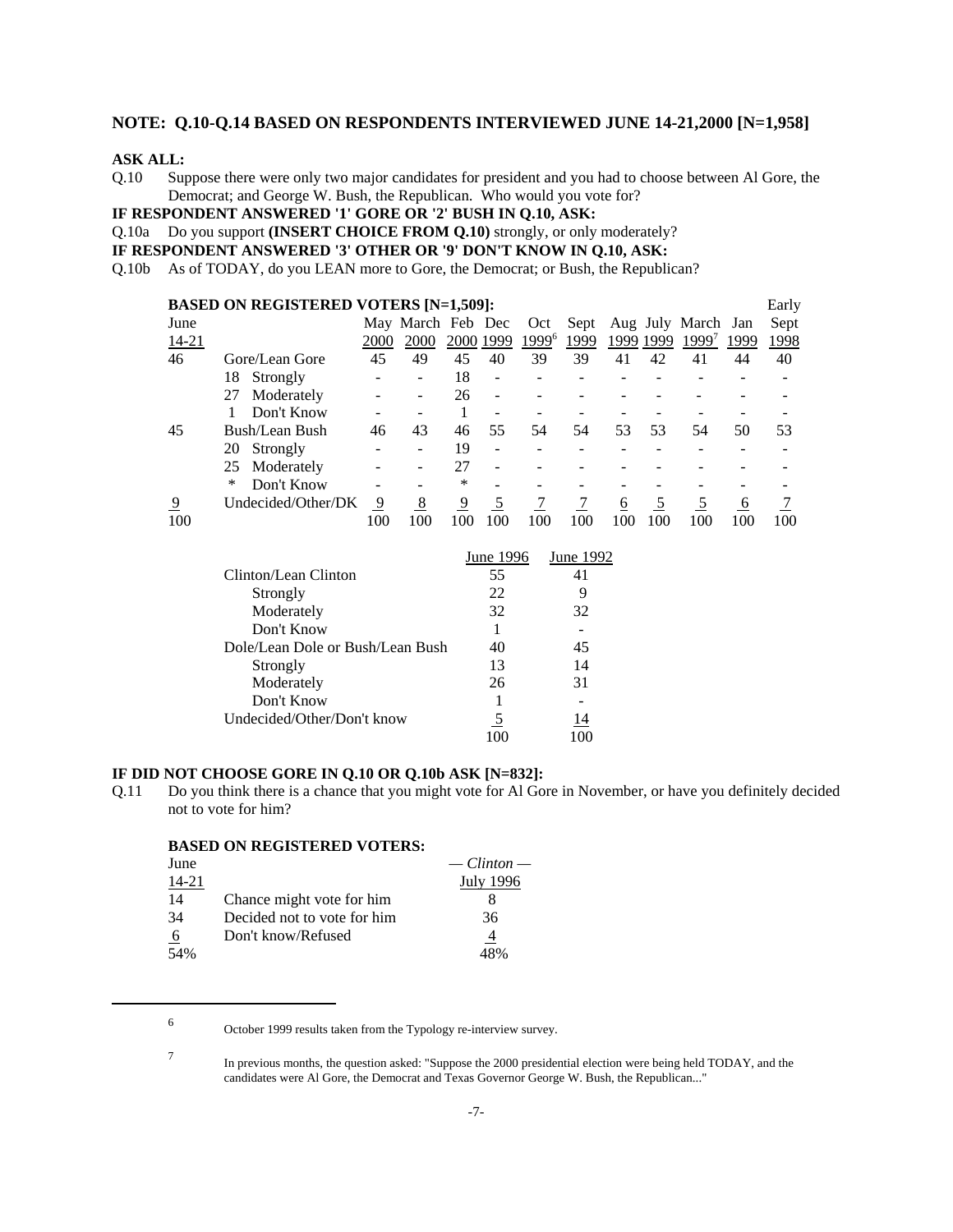## **IF DID NOT CHOOSE BUSH IN Q.10 OR Q.10b, ASK [N=803]:**

Q.12 Do you think there is a chance that you might vote for George W. Bush in November, or have you definitely decided not to vote for him?

#### **BASED ON REGISTERED VOTERS:**

| June  |                             | $-$ Dole $-$     |
|-------|-----------------------------|------------------|
| 14-21 |                             | <b>July 1996</b> |
| 15    | Chance might vote for him   | 15               |
| 33    | Decided not to vote for him | 40               |
| -7    | Don't know/Refused          | 3                |
| 55%   |                             | 58%              |

Q.13 What do you like most about **(INSERT NAME CHOSEN FROM Q.10 OR Q.10b)** — his personality, his leadership ability, his experience, or his stand on issues?

| <b>BASED ON REGISTERED VOTERS WHO CHOSE GORE OR BUSH IN Q.10/Q.10b:</b> |             |            |    |                                       |           |           |  |  |  |  |
|-------------------------------------------------------------------------|-------------|------------|----|---------------------------------------|-----------|-----------|--|--|--|--|
|                                                                         | Personality | Leadership |    | Experience Stand on issues Don't know |           |           |  |  |  |  |
| Al Gore $(6/14-21)$                                                     |             | 13         | 29 | 42                                    | $9=100$   | $(N=677)$ |  |  |  |  |
| May, 2000                                                               | 10          | 13         | 30 | 40                                    | $7=100$   |           |  |  |  |  |
| <b>March</b> , 2000                                                     | 10          | 14         | 28 | 40                                    | $8=100$   |           |  |  |  |  |
| October, 1999 <sup>8</sup>                                              | 8           | 11         | 32 | 43                                    | $6=100$   |           |  |  |  |  |
| George W. Bush $(6/14-21)$                                              | 10          | 19         | 11 | 50                                    | $10=100$  | $(N=706)$ |  |  |  |  |
| May, 2000                                                               | 12          | 22         | 8  | 51                                    | $7 = 100$ |           |  |  |  |  |
| <b>March</b> , 2000                                                     | 14          | 24         | 10 | 42                                    | $10=100$  |           |  |  |  |  |
| October, 1999 <sup>8</sup>                                              | 13          | 25         | 11 | 42                                    | $9=100$   |           |  |  |  |  |

Q.14 What do you like LEAST about **(INSERT NAME NOT CHOSEN FROM Q.10 OR Q.10b)** — his personality, his leadership ability, his experience, or his stand on issues?

| <b>BASED ON REGISTERED VOTERS WHO CHOSE GORE OR BUSH IN Q.10/Q.10b:</b> |             |    |    |                                                  |            |           |  |  |  |  |
|-------------------------------------------------------------------------|-------------|----|----|--------------------------------------------------|------------|-----------|--|--|--|--|
|                                                                         | Personality |    |    | Leadership Experience Stand on Issues Don't know |            |           |  |  |  |  |
| Al Gore $(6/14-21)$                                                     | 17          | 19 | 6  | 43                                               | $15=100$   | $(N=706)$ |  |  |  |  |
| May, 2000                                                               | 22          | 22 | 6  | 41                                               | $9=100$    |           |  |  |  |  |
| <b>March</b> , 2000                                                     | 22          | 20 | 5  | 43                                               | $10=100$   |           |  |  |  |  |
| October, 1999 <sup>8</sup>                                              | 24          | 22 | 5  | 39                                               | $10=100$   |           |  |  |  |  |
| George W. Bush $(6/14-21)$                                              | 26          | 13 | 10 | 34                                               | $17 = 100$ | $(N=677)$ |  |  |  |  |
| May, 2000                                                               | 25          | 13 | 13 | 35                                               | $14=100$   |           |  |  |  |  |
| <b>March</b> , 2000                                                     | 33          | 8  | 13 | 35                                               | $11 = 100$ |           |  |  |  |  |
| October, 1999 <sup>8</sup>                                              | 19          |    | 13 | 41                                               | $16=100$   |           |  |  |  |  |

<sup>8</sup> October 1999 results taken from the Typology re-interview survey.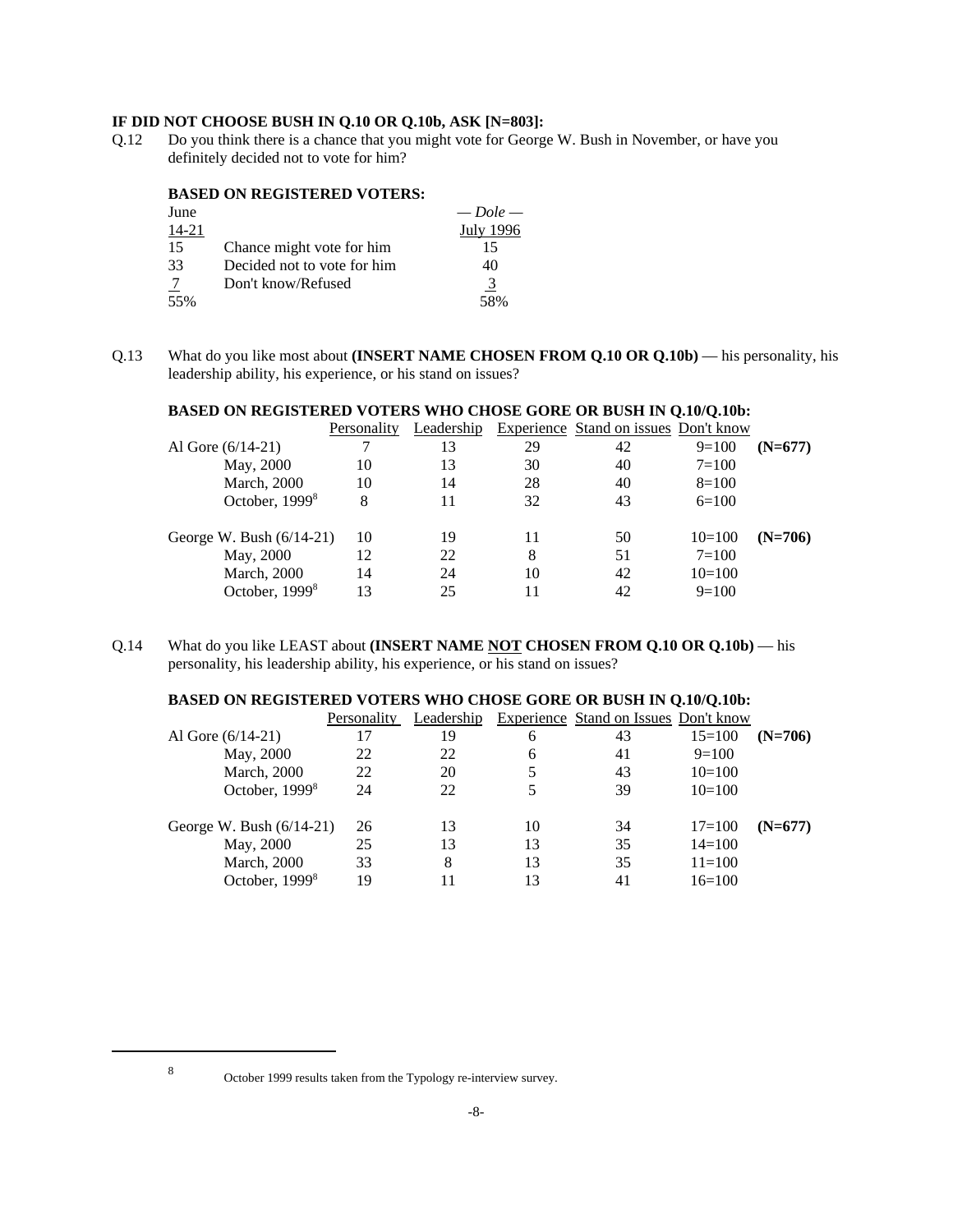## **ASK ALL:**

Q.15 So far, do you think news organizations are giving too much coverage to the 2000 presidential campaign, too little coverage to the campaign , or the right amount of coverage?

|     |                      | March Feb |             |      |     | Sept July March Oct Sept Feb Oct May Nov |     |                   |     |      |      |      |
|-----|----------------------|-----------|-------------|------|-----|------------------------------------------|-----|-------------------|-----|------|------|------|
|     |                      | 2000      | <b>2000</b> | 1999 |     | 1999 1996 1995                           |     | <u> 1992 1992</u> |     | 1991 | 1988 | 1987 |
| 19  | Too much             | 25        |             | 28   | 18  | 29                                       | 18  | 22                | 19  |      | 24   |      |
| 16  | Too little           | 10        |             | 14   | 13  | 10                                       | 18  |                   |     | 22   |      |      |
| 60  | Right amount         | 61        | 63          | 49   | 59  | 58                                       | 60  | 62                | 62  | 58   | 62   | 58   |
|     | Don't know/Refused 4 |           |             | 9    | 10  | 3                                        | 4   | $\mathcal{L}$     | 4   | 8    |      |      |
| 100 |                      | 00        |             |      | 100 | 100                                      | 100 | 100               | 100 |      | 100  | 100  |

## Q.16 What one issue would you most like to hear presidential candidates talk about? **(OPEN-END. ACCEPT UP TO THREE MENTIONS.)**

## **QUESTION ASKED JUNE 14-21 [N=1,958]:**

|                |                                             | July           | Sep       | Oct                          | Oct  |
|----------------|---------------------------------------------|----------------|-----------|------------------------------|------|
|                |                                             | 1999           | 1996 1995 |                              | 1991 |
| 12             | Education/Education reform                  | 9              | 11        | 6                            | 11   |
| 11             | Economy                                     | 4              | 13        | 14                           | 43   |
| 11             | Health care reform/Health care in general   | 18             | 14        | 20                           | 8    |
| 10             | Social Security                             | 14             | $\sim$    | $\qquad \qquad \blacksquare$ |      |
| 7              | <b>Taxes</b>                                | 9              | 16        | 8                            | 6    |
| 6              | Foreign Policy                              | 6              | 4         | 5                            |      |
| 5              | Crime/Drugs                                 | 7              | 6         | 9                            | 5    |
| 5              | Gun control                                 | 7              |           |                              |      |
| 4              | Gas prices                                  |                |           |                              |      |
| 3              | Moral issues/Ethics                         | 6              | 5         | 8                            |      |
| 3              | Abortion                                    | 1              | 4         |                              |      |
| 2              | Child care/Family issues                    |                |           |                              |      |
| 2              | Medicare                                    | 11             |           |                              |      |
| 2              | Senior citizens/elderly                     |                |           |                              |      |
| $\overline{c}$ | The job situation/Unemployment              | $\overline{2}$ | 8         | 6                            | 15   |
| 2              | Poverty/Homelessness                        |                |           |                              |      |
| 2              | Size of government                          |                |           | $\qquad \qquad -$            |      |
| $\overline{c}$ | Federal budget/Budget deficit/National debt | 8              | 10        | 14                           | 8    |
| 1              | Welfare reform                              | 2              | 12        | 8                            |      |
| 1              | Race relations                              | $\mathbf{1}$   | $\ast$    | $\overline{2}$               |      |
| 1              | Campaign finance reform                     | $\mathbf{1}$   | 3         | 4                            |      |
| 13             | Other issues                                | 10             | 16        | 10                           | 27   |
| 16             | Don't know/Refused                          | 13             | 6         | 6                            | 13   |
|                |                                             |                |           |                              |      |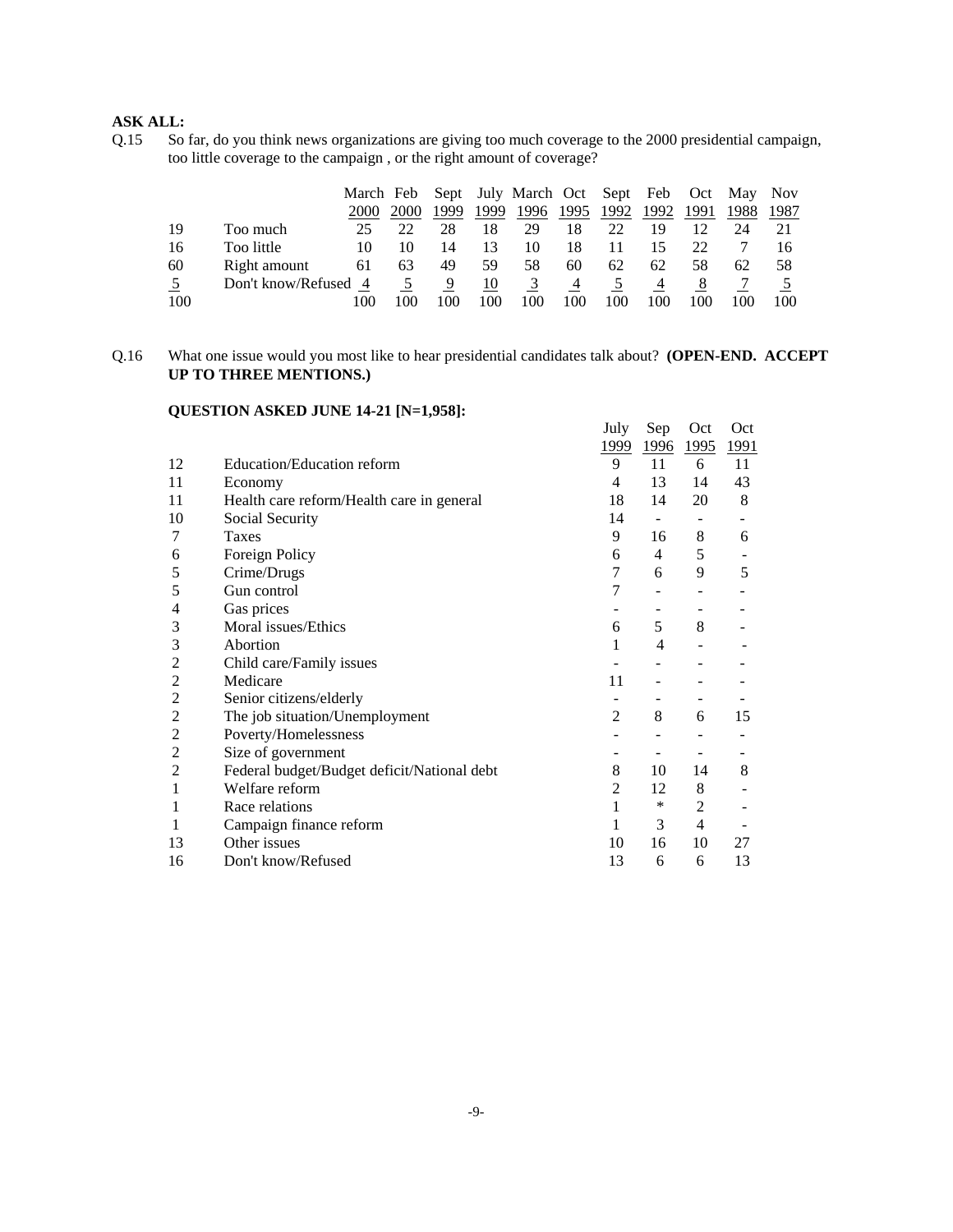Q.17 As it's shaping up so far, what's your opinion of the likely presidential candidates for this year? Would you say that you are very satisfied, fairly satisfied, not too satisfied, or not at all satisfied with the likely choices?

|                | - Based on Registered Voters - |                      |            |      |          |      |      |      |      |      |  |  |
|----------------|--------------------------------|----------------------|------------|------|----------|------|------|------|------|------|--|--|
|                |                                |                      |            |      | Late     | Late |      |      |      |      |  |  |
|                |                                |                      | March July |      | Oct      | Sept | June | Oct  | Aug  | June |  |  |
| Total          | <b>RVs</b>                     |                      | 2000       | 1999 | $1996^9$ | 1996 | 1996 | 1992 | 1992 | 1992 |  |  |
| 13             | 14                             | Very satisfied       | 13         | 13   | 11       | 11   | 9    | 10   | 11   | 6    |  |  |
| 49             | 50                             | Fairly satisfied     | 47         | 40   | 48       | 50   | 37   | 41   | 42   | 31   |  |  |
| 22             | 22                             | Not too satisfied    | 27         | 25   | 27       | 26   | 31   | 33   | 31   | 35   |  |  |
| 12             | 11                             | Not at all satisfied | 11         | 12   | 11       | 10   | 19   | 14   | 15   | 26   |  |  |
| $\overline{4}$ |                                | Don't know/Refused   | 2          | 10   | 3        | 3    | 4    |      |      |      |  |  |
| 100            | 100                            |                      | 100        | 100  | 100      | 100  | 100  | 100  | 100  | 100  |  |  |
|                | $(N=1,673)$                    |                      |            |      |          |      |      |      |      |      |  |  |

Q.18 What's your impression...do George W. Bush and Al Gore take different positions on the issues, or are they pretty similar in their positions on the issues?

|           |             |                    | — July 1999 — |            |
|-----------|-------------|--------------------|---------------|------------|
| Total     | <b>RVs</b>  |                    | Total         | <b>RVs</b> |
| 49        | 51          | Different          | 43            | 47         |
| 33        | 33          | Similar            | 25            | 24         |
| <u>18</u> | 16          | Don't know/Refused | <u>32</u>     | <u>29</u>  |
| 100       | 100         |                    | 100           | 100        |
|           | $(N=1,673)$ |                    |               |            |

#### **ASK FORM 1 ONLY [N=1,089]:**

- Q.19 Some people think who we elect as president is not as important THESE DAYS compared to the 1970s and 1980s. Other people think who we elect as president THESE DAYS is just as important as then. Which comes closer to your view?
	- 21 Who we elect as president is not as important these days compared to the 1970s and 1980s
	- 74 Who we elect as president these days is just as important as then
	- 5 Don't know/Refused
	- $rac{5}{100}$

#### **ASK FORM 2 ONLY [N=1,085]:**

Q.20 As far as making progress on the important issues facing the country is concerned, does it really matter who wins the 2000 presidential election, or will things be pretty much the same regardless of who is elected president?

|             |                                                                            | <b>Opinion Research Corporation</b> |
|-------------|----------------------------------------------------------------------------|-------------------------------------|
|             |                                                                            | Aug $1976^{10}$                     |
| 45          | Really matters who wins the 2000 presidential election                     | 45                                  |
| 49          | Things will pretty much be the same regardless of who is elected president | 46                                  |
| $6^{\circ}$ | Don't know/Refused                                                         | 9                                   |
| 100         |                                                                            | 100                                 |

<sup>9</sup> In previous years the question was worded "What's your opinion of the presidential candidates this year? Would you say that you are very satisfied, fairly satisfied, not too satisfied, or not at all satisfied with the choices?"

<sup>10</sup> Question was asked about the 1976 presidential election.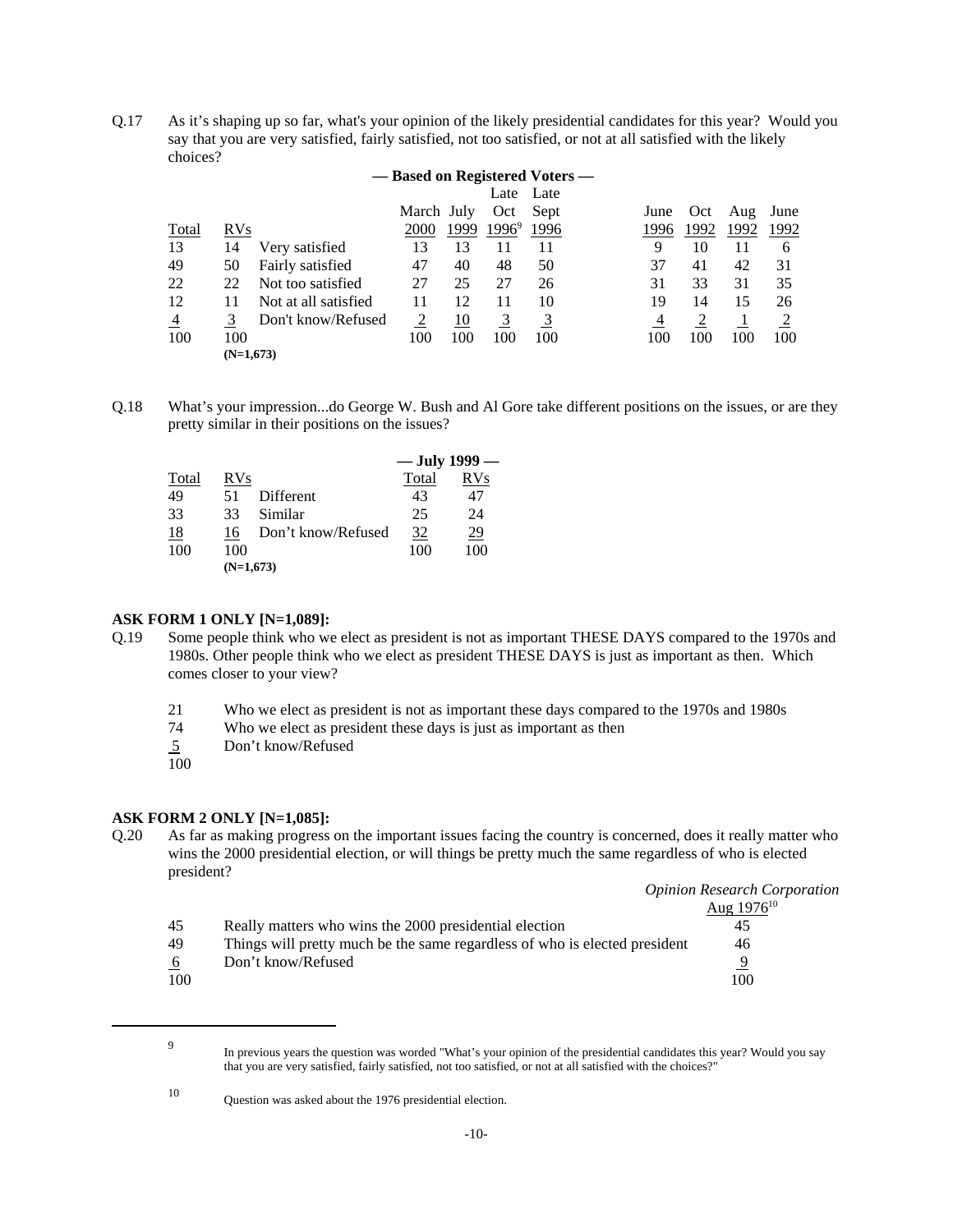#### **ASK FORM 1 ONLY [N=1,089]:**

- Q.21 Some people feel it is difficult to choose between Al Gore and George W. Bush because EITHER ONE would make a good president. Do you agree, or disagree?
	- 32 Agree
	- 61 Disagree
	- 7 Don't know/Refused
	- 100

## **ASK FORM 2 ONLY [N=1,085]:**

- Q.22 Some people feel it is difficult to choose between Al Gore and George W. Bush because NEITHER ONE would make a good president. Do you agree, or disagree?
	- 37 Agree
	- 55 Disagree
	- 8 Don't know/Refused
	- 100

On another subject...

Q.23 A year from now, do you expect that economic conditions in the country as a whole will be better than they are at present, or worse, or just about the same as now?

|          |                    | Early |      |      |      |          |      |      |
|----------|--------------------|-------|------|------|------|----------|------|------|
|          |                    | Sept  | May  | Feb  |      | Sept May | Jan  | Jan  |
|          |                    |       | 1990 | 1989 | 1988 | 1988     | 1988 | 1984 |
| 15       | <b>Better</b>      | 18    | 18   | 25   | 24   | 24       | 22   | 35   |
| 24       | Worse              |       | 31   | 22   | 16   | 20       | 26   | 13   |
| 55       | Same               | 61    | 45   | 49   | 51   | 46       | 45   | 49   |
| <u>6</u> | Don't know/Refused | 4     | 6    | 4    | 9    | 10       |      |      |
| 100      |                    | 100   | 100  |      | 100  | 100      | 100  | 100  |

Q.24 How would you rate your own personal financial situation? Would you say you are in excellent shape, good shape, only fair shape, or poor shape?

|     |                    |      |      |             |      |      | $- U.S.$ News & World Report $-$ |      |      |      |      |
|-----|--------------------|------|------|-------------|------|------|----------------------------------|------|------|------|------|
|     |                    | Aug  | May  | Sept        | Mar  | Dec  | Jan                              | Oct  | Aug  | May  | Jan  |
|     |                    | 1999 | 1997 | $1996^{11}$ | 1994 | 1993 | 1993                             | 1992 | 1992 | 1992 | 1992 |
| 9   | Excellent shape    | 6    |      |             |      |      | 4                                | 6    |      | 4    | 4    |
| 43  | Good shape         | 43   | 43   | 47          | 41   | 34   | 33                               | 34   | 30   | 35   | 32   |
| 35  | Only fair shape    | 41   | 38   | 34          | 40   | 45   | 46                               | 40   | 47   | 45   | 45   |
| 11  | OR poor shape      | 9    | 11   | 10          | 13   | 15   | 16                               | 19   |      | 15   | 18   |
| 2   | Don't know/Refused |      |      |             |      |      |                                  |      |      |      |      |
| 100 |                    | 100  | 100  | 100         | 100  | 100  | 100                              | 100  | 100  | 100  | 100  |

<sup>11</sup> Percentages based on registered voters.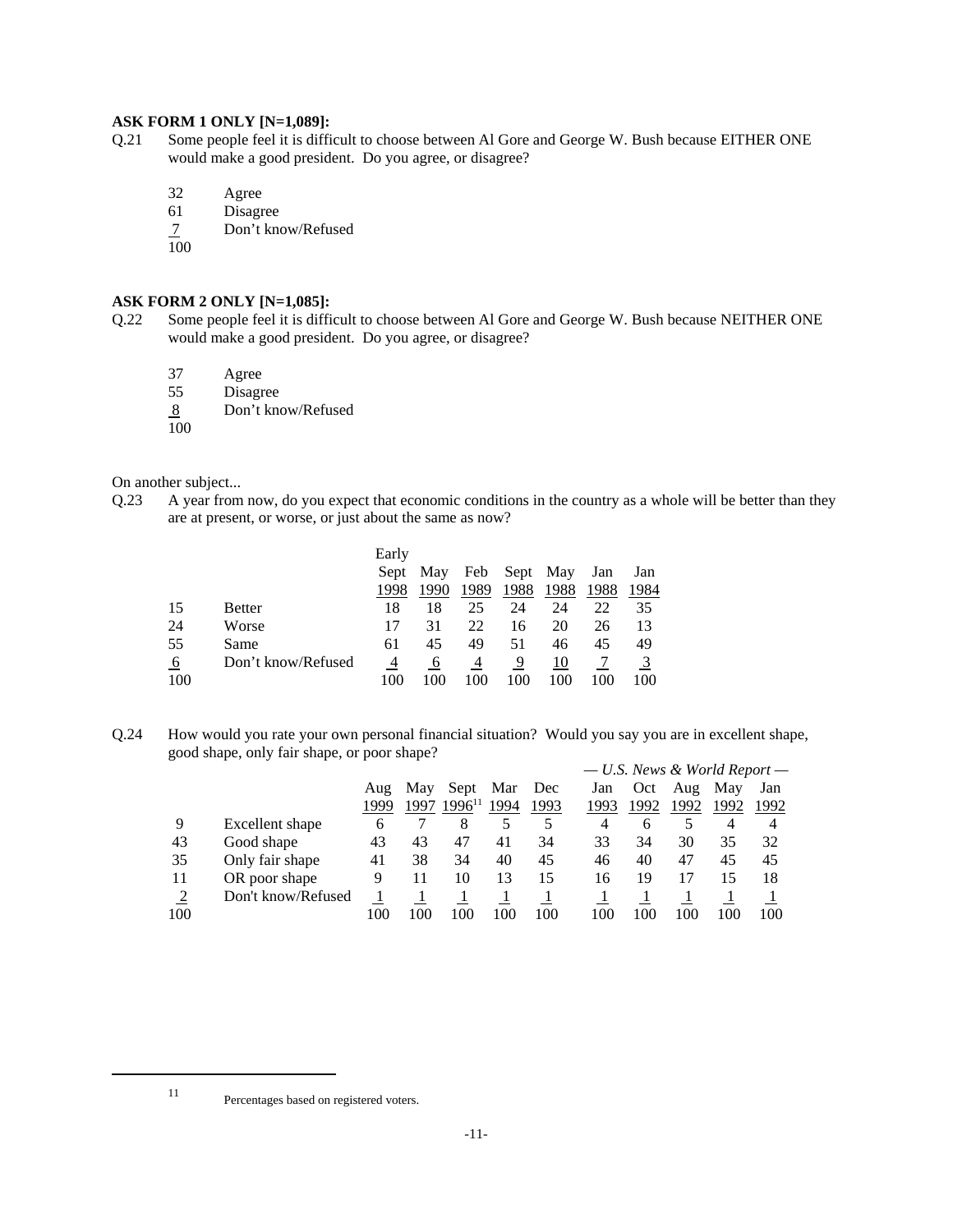Q.25 Some people seem to follow what's going on in government and public affairs most of the time, whether there's an election or not. Other's aren't that interested. Would you say you follow what's going on in government and public affairs most of the time, some of the time, only now and then, or hardly at all?

| Most of  | Some of  | <b>Only Now</b> | Hardly                   | Don't know/ |
|----------|----------|-----------------|--------------------------|-------------|
| The Time | the Time | and Then        | at All                   | Refused     |
| 38       | 32       | 19              | 11                       | $* = 100$   |
| 39       | 32       | 20              | 9                        | $* = 100$   |
| 40       | 35       | 17              | 8                        | $* = 100$   |
| 46       | 27       | 14              | 13                       | $* = 100$   |
| 57       | 29       | 10              | $\overline{\mathcal{A}}$ | $* = 100$   |
| 51       | 33       | 11              | 5                        | $* = 100$   |
| 45       | 34       | 15              | 6                        | $* = 100$   |
| 36       | 34       | 21              | 9                        | $* = 100$   |
| 41       | 36       | 16              | $\overline{7}$           | $* = 100$   |
| 52       | 32       | 12              | 4                        | $* = 100$   |
| 43       | 37       | 13              | 6                        | $1 = 100$   |
| 41       | 34       | 17              | 8                        | $* = 100$   |
| 46       | 35       | 14              | 5                        | $* = 100$   |
| 43       | 35       | 16              | 6                        | $* = 100$   |
| 49       | 30       | 13              | $\overline{7}$           | $1 = 100$   |
| 45       | 35       | 14              | 6                        | $* = 100$   |
| 46       | 33       | 15              | 6                        | $* = 100$   |
| 39       | 34       | 18              | 9                        | $* = 100$   |
| 47       | 34       | 14              | 4                        | $1 = 100$   |
| 52       | 33       | 11              | 4                        | $* = 100$   |
| 58       | 32       | 8               | $\overline{c}$           | $* = 100$   |
| 37       | 37       | 17              | 6                        | $3=100$     |
| 37       | 35       | 18              | 8                        | $2=100$     |
| 49       | 32       | 14              | 4                        | $1 = 100$   |
| 41       | 35       | 15              | $\overline{7}$           | $2=100$     |
| 36       | 33       | 18              | 12                       | $1 = 100$   |
|          |          |                 |                          |             |

Q.26 These days, many people are so busy they can't find time to register to vote, or move around so often they don't get a chance to re-register. Are you NOW registered to vote in your precinct or election district or haven't you been able to register so far?

# **IF RESPONDENT ANSWERED '1' YES IN Q.26, ASK:**

Q.27 Are you absolutely certain that you are registered to vote or is there a chance that your registration has lapsed because you moved or for some other reason?

|                       | Yes,       | Absolutely | Chance | DK/        | No, Not    |           |
|-----------------------|------------|------------|--------|------------|------------|-----------|
|                       | Registered | Certain    | Lapsed | <u>Ref</u> | Registered | DK/Ref.   |
| June, 2000            | 79         | 75         | 4      | ∗          | 21         | $* = 100$ |
| Late September, 1999  | 74         | 69         | 5      | ∗          | 24         | $2=100$   |
| Early September, 1998 | 77         | 74         | 3      | ∗          | 22         | $1=100$   |
| Late August, 1998     | 78         | 75         | 3      | *          | 22         | $* = 100$ |
| June, 1998            | 78         | 73         | 4      |            | 22         | $* = 100$ |
| November, 1997        | 80         | 75         | 4      |            | 20         | $* = 100$ |
| September, 1997       | 79         | 76         | 3      | *          | 20         | $1 = 100$ |
| November, 1996        | 76         | 69         | 2      | *          | 24         | $* = 100$ |
| June, 1996            | 79         | 75         | 4      | 0          | 21         | $* = 100$ |
| October, 1995         | 76         | 73         | 3      | *          | 23         | $1 = 100$ |
| April, 1995           | 76         | 74         | 2      | 0          | 23         | $1 = 100$ |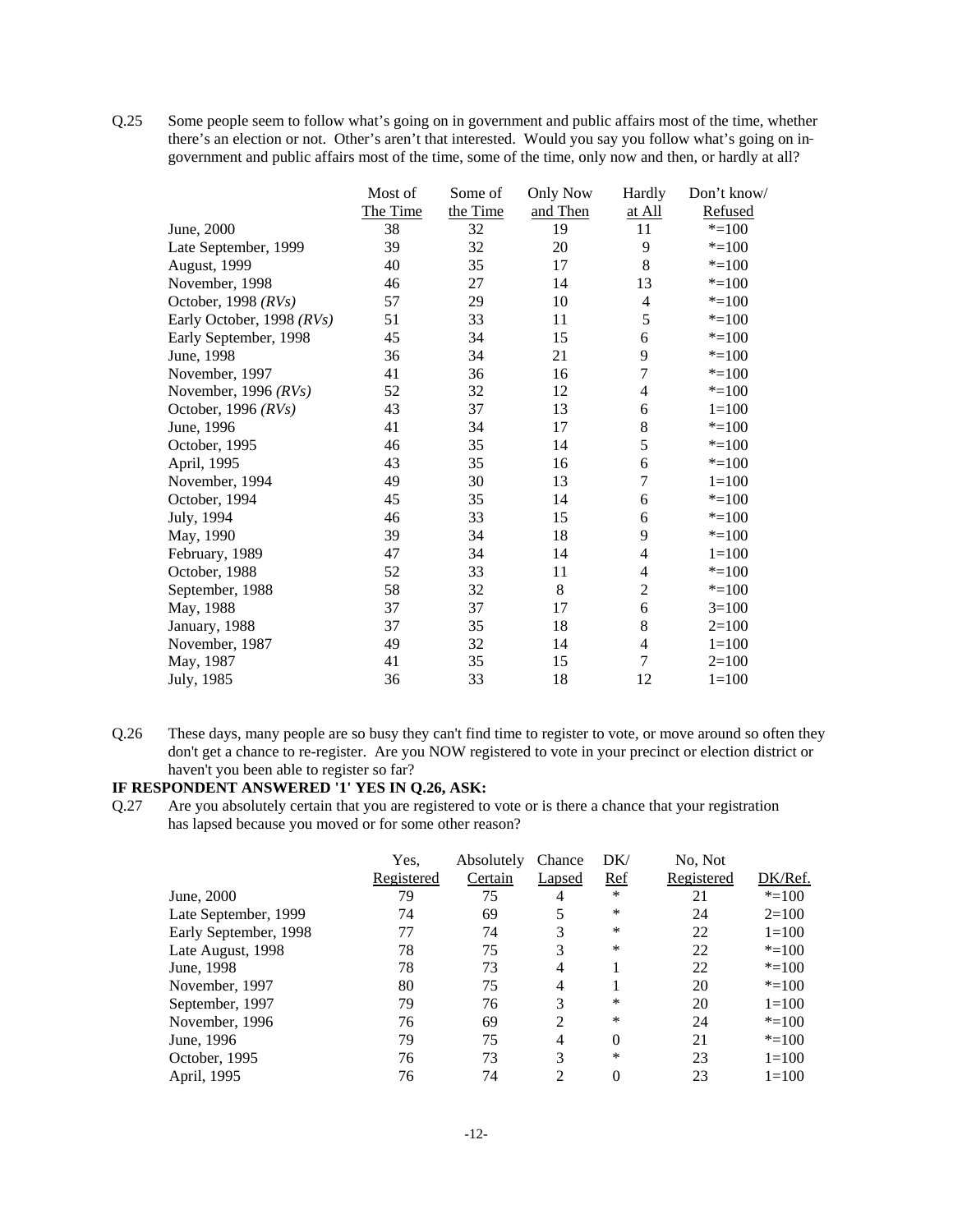#### **Q.26/Q.27 CONTINUED ...**

|                     | Yes.       | Absolutely | Chance | DK/    | No, Not    | DK/       |
|---------------------|------------|------------|--------|--------|------------|-----------|
|                     | Registered | Certain    | Lapsed | Ref    | Registered | Ref.      |
| December, 1994      | 74         | 70         |        |        | 24         | $2=100$   |
| November, 1994      | 73         | 70         | 2      |        | 26         | $1 = 100$ |
| Late October, 1994  | 77         | 74         | 3      | 0      | 22         | $1=100$   |
| Early October, 1994 | 76         | 72         | 4      | $\ast$ | 23         | $1=100$   |
| July, 1994          | 79         | 75         | 4      | 0      | 20         | $1 = 100$ |
| May, 1993           | 82         |            |        |        | 17         | $1=100$   |
| June, 1992          | 76         | 73         | 3      | 0      | 23         | $1 = 100$ |
| November, 1990      | 80         |            |        |        | 20         | $0=100$   |

## **IF RESPONDENT ANSWERED '2' NO OR '9' NOT SURE IN Q.26 OR '2' CHANCE OR '9' NOT SURE IN Q.27 ASK:**

Q.28 Do you plan to register to vote, or is there a chance that you may not register?

**IF RESPONDENT ANSWERED '2' NO OR '9' NOT SURE IN Q.26 OR '2' CHANCE OR '9' NOT SURE IN Q.27 ASK:**

Q.29 Have you ever, at any time, been registered to vote, or haven't you ever had the chance to register?

|     |    |                       | June 1992 |
|-----|----|-----------------------|-----------|
| 25% |    | Not registered        | 27%       |
|     | 11 | Never have been       | 11        |
|     | 14 | Have been in the past | 16        |
|     | *  | Not sure if ever      | *         |
|     | 13 | Plan to register      | 17        |
|     | 11 | Chance may not        | 9         |
|     | 1  | Don't know/Refused    |           |
|     |    |                       |           |

Q.30 Do you, yourself, plan to vote in the election this November?

#### **IF YES IN Q.30, ASK:**

Q.31 How certain are you that you will vote? Are you absolutely certain, fairly certain, or not certain?

|                                        |         | Yes, Plan Absolutely | Fairly  | <b>Not</b>                  | No, Don't | Can't Say/ |
|----------------------------------------|---------|----------------------|---------|-----------------------------|-----------|------------|
|                                        | To Vote | Certain              | Certain | Certain                     | Plan To   | Don't know |
| June, 2000                             | 95      | 84                   | 10      |                             | 2         | $3=100$    |
| Late October, $1998^{12}$ <sup>+</sup> | 91      |                      |         |                             | 6         | $3=100$    |
| Early October, 1998 <sup>†</sup>       | 92      |                      |         |                             | 4         | $4=100$    |
| Early September, 1998 <sup>+</sup>     | 95      |                      |         |                             | 2         | $3=100$    |
| Late August, 1998 <sup>+</sup>         | 93      | 75                   | 17      |                             | 3         | $4=100$    |
| June, 1998 <sup>†</sup>                | 95      | 74                   | 19      | $\mathcal{D}_{\mathcal{L}}$ | 3         | $2=100$    |
| November, 1996                         | 96      |                      |         |                             | 2         | $2=100$    |
| October, 1996                          | 98      | 87                   | 10      |                             |           | $1 = 100$  |
| September, 1996                        | 98      | 89                   | 8       |                             |           | $1=100$    |
| September, 1996                        | 96      | 83                   | 11      |                             |           | $2=100$    |

## **BASED ON REGISTERED VOTERS [N=1,673]:**

<sup> $\dagger$ </sup> Non-Presidential elections

<sup>12</sup> In late October 1998, November 1996 and November 1994 the question was worded: "Do you yourself plan to vote in the election this Tuesday, or not?"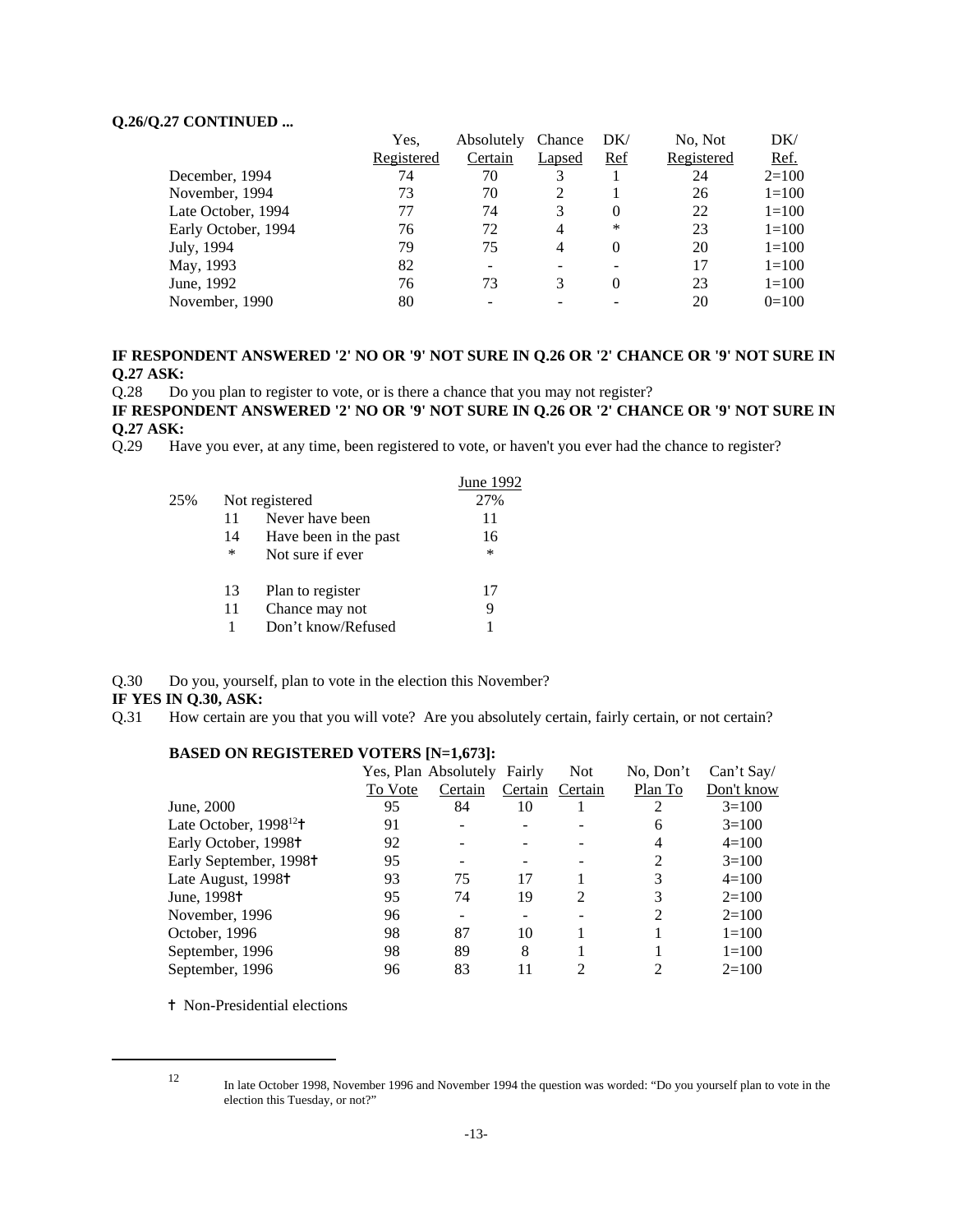## **Q.30/Q.31 CONTINUED ...**

|                        |         | Yes, Plan Absolutely Fairly |         | <b>Not</b>                  | No. Don't | Can't Say  |
|------------------------|---------|-----------------------------|---------|-----------------------------|-----------|------------|
|                        | To Vote | Certain                     | Certain | Certain                     | Plan To   | Don't know |
| July, 1996             | 95      | 82                          | 12      |                             |           | $2=100$    |
| June, 1996             | 96      | 84                          | 11      |                             |           | $2=100$    |
| November, 1994†        | 71      |                             |         |                             | 26        | $3=100$    |
| October, 1994†         | 95      |                             |         |                             | 3         | $2=100$    |
| October, 1992          | 98      | 91                          | 6       |                             |           | $1 = 100$  |
| September, 1992        | 98      | 85                          | 11      | $\mathcal{D}_{\mathcal{L}}$ |           | $1=100$    |
| August, 1992           | 97      | 89                          | 8       | *                           |           | $2=100$    |
| June, 1992             | 97      | 88                          | 8       |                             |           | $2=100$    |
| Gallup: November, 1988 | 97      | 87                          | 9       |                             | 2         | $1=100$    |
| Gallup: October, 1988  | 98      |                             |         |                             |           | $1 = 100$  |

<sup>†</sup> Non-Presidential elections

## **ASK FORM 1 ONLY [N=1,089]:**

Q.32 Regardless of who you support, which one of the presidential candidates — Al Gore or George W. Bush do you think would do the best job of **(INSERT ITEM; ROTATE ITEMS)**. **(IF ANSWERS ANYONE OTHER THAN GORE OR BUSH, ASK:** If you had to choose between Gore and Bush... **)**

|    |                                                          |                                 | George |                |            |
|----|----------------------------------------------------------|---------------------------------|--------|----------------|------------|
|    |                                                          | Al Gore W. Bush Neither DK/Ref. |        |                |            |
| a. | Keeping the economy strong                               | 39                              | 38     | 6              | $17=100$   |
|    | <b>March</b> , 2000                                      | 44                              | 43     | $\overline{4}$ | $9=100$    |
| b. | Keeping Social Security and Medicare financially sound   | 41                              | 35     | 6              | $18=100$   |
|    | <b>March</b> , 2000                                      | 47                              | 36     | 5              | $12=100$   |
| c. | Improving the health care system                         | 43                              | 29     | 7              | $21 = 100$ |
|    | <b>March</b> , 2000                                      | 49                              | 33     | 5              | $13=100$   |
| d. | Dealing with taxes                                       | 34                              | 38     | 8              | $20=100$   |
|    | <b>March</b> , 2000                                      | 42                              | 40     | 6              | $12=100$   |
| e. | Improving education                                      | 43                              | 34     | 6              | $17=100$   |
|    | March, 2000                                              | 41                              | 44     | $\overline{4}$ | $11 = 100$ |
| f. | Representing your views on gun control                   | 35                              | 35     | 5              | $25=100$   |
|    | March, 2000                                              | 41                              | 37     | 5              | $17=100$   |
| g. | Protecting and strengthening families                    | 37                              | 38     | 8              | $17=100$   |
|    | March, 2000                                              | 43                              | 37     | 6              | $14=100$   |
| h. | Making wise decisions about the country's defense policy | 33                              | 43     | 6              | $18=100$   |
| i. | Reducing partisan bickering and conflict in Washington   | 28                              | 30     | 18             | $24=100$   |
| j. | Representing your views on the death penalty             | 29                              | 37     | 4              | $30=100$   |
|    | ITEM ONLY ASKED JUNE 15-28 [N=918]:                      |                                 |        |                |            |
| k. | Controlling the price of gasoline                        | 26                              | 29     | 18             | $27=100$   |
|    | <b>March</b> , 2000                                      | 25                              | 41     | 14             | $20=100$   |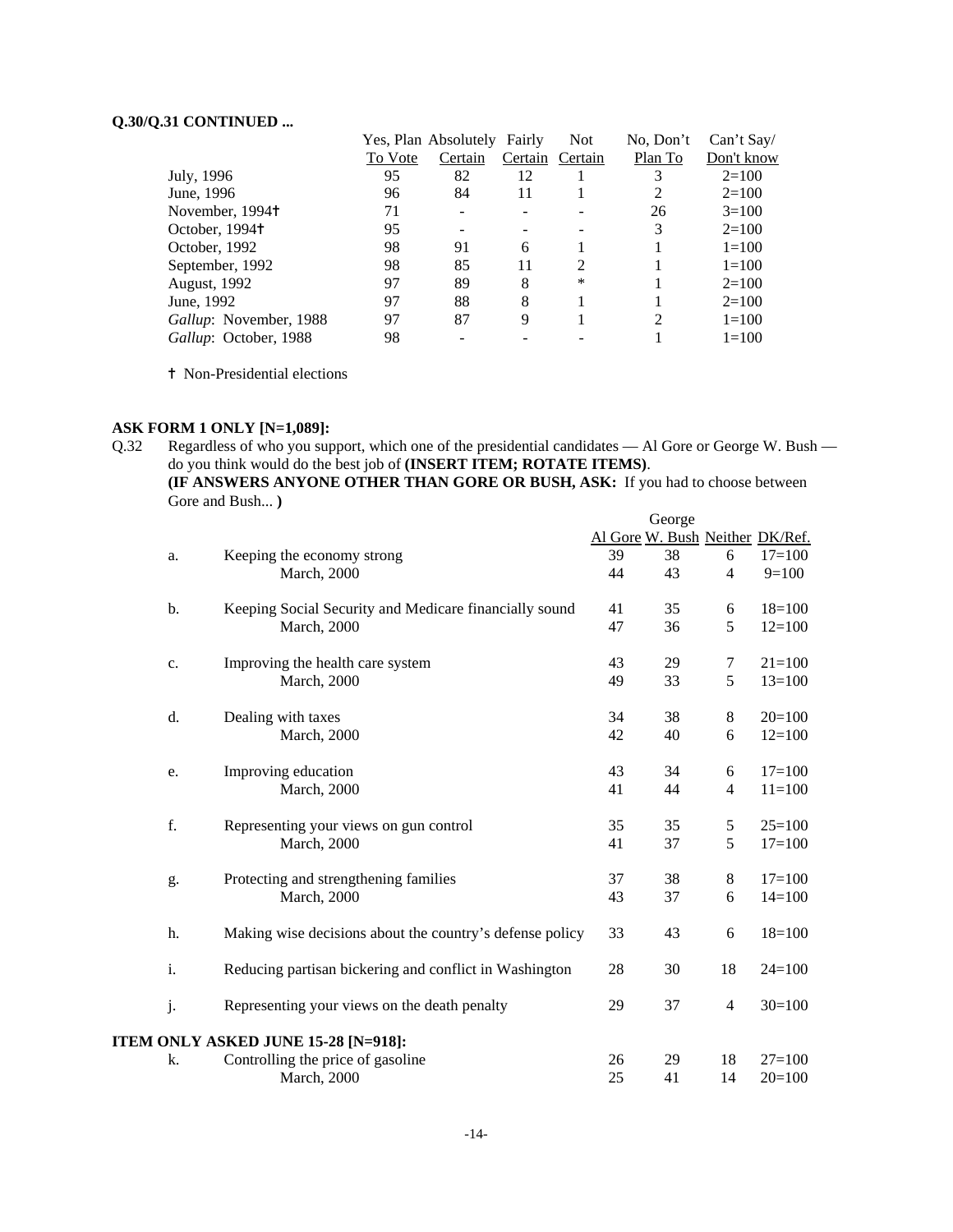## **ASK FORM 2 ONLY [N=1,085]:**

Q.33 Now a few more questions about the presidential campaign... As I read a list of phrases, tell me if you think each phrase better describes George W. Bush or Al Gore. **(INSERT ITEM; ROTATE ITEMS)**

|             |                                                 | Al   | George                  |              | Both | DK/        |
|-------------|-------------------------------------------------|------|-------------------------|--------------|------|------------|
|             |                                                 | Gore | W. Bush Neither Equally |              |      | Ref.       |
| a.          | Would use good judgement in a crisis            | 36   | 41                      | 6            | 6    | $11 = 100$ |
| b.          | Personally likeable                             | 36   | 40                      | 7            | 9    | $8=100$    |
| $C_{\star}$ | A typical politician                            | 36   | 34                      | $\mathbf{1}$ | 21   | $8=100$    |
| d.          | Can get things done                             | 30   | 43                      | 8            | 7    | $12=100$   |
| e.          | Honest and truthful                             | 30   | 33                      | 20           | 7    | $10=100$   |
| f.          | Has new ideas                                   | 31   | 36                      | 13           | 8    | $12=100$   |
| g.          | Personally qualified to be president            | 37   | 36                      | 10           | 10   | $7 = 100$  |
| h.          | Shares my values                                | 35   | 38                      | 12           | 5    | $10=100$   |
| i.          | Connects well with ordinary Americans           | 38   | 39                      | 7            | 7    | $9=100$    |
| j.          | Willing to take a stand, even if it's unpopular | 32   | 44                      | 10           | 5    | $9=100$    |

Q.34 Again thinking about the presidential campaign...

How would you describe the presidential election campaign so far — is it interesting to you, or would you say it is dull?

## **IF RESPONDENT ANSWERED '2' DULL IN Q.34, ASK:**

Q.35 Why is the campaign not interesting to you? Is it because of — **(READ RESPONSES; ROTATE ORDER)**...  $J_{\rm 11}J_{\rm y}$  1006

|     |                                                   | July 1996 |
|-----|---------------------------------------------------|-----------|
| 28  | Interesting                                       | 21        |
| 65  | Dull                                              | 73        |
|     | The quality of the candidates<br>17               | 20        |
|     | The way the candidates are campaigning, OR<br>18  | 25        |
|     | The way the press is covering the election.<br>17 | 16        |
|     | Something else (VOL.)<br>9                        | 10        |
|     | Don't know/Refused<br>4                           | 2         |
|     | Neither (VOL.)                                    | 3         |
|     | Don't know/Refused                                | <u>3</u>  |
| 100 |                                                   |           |
|     |                                                   |           |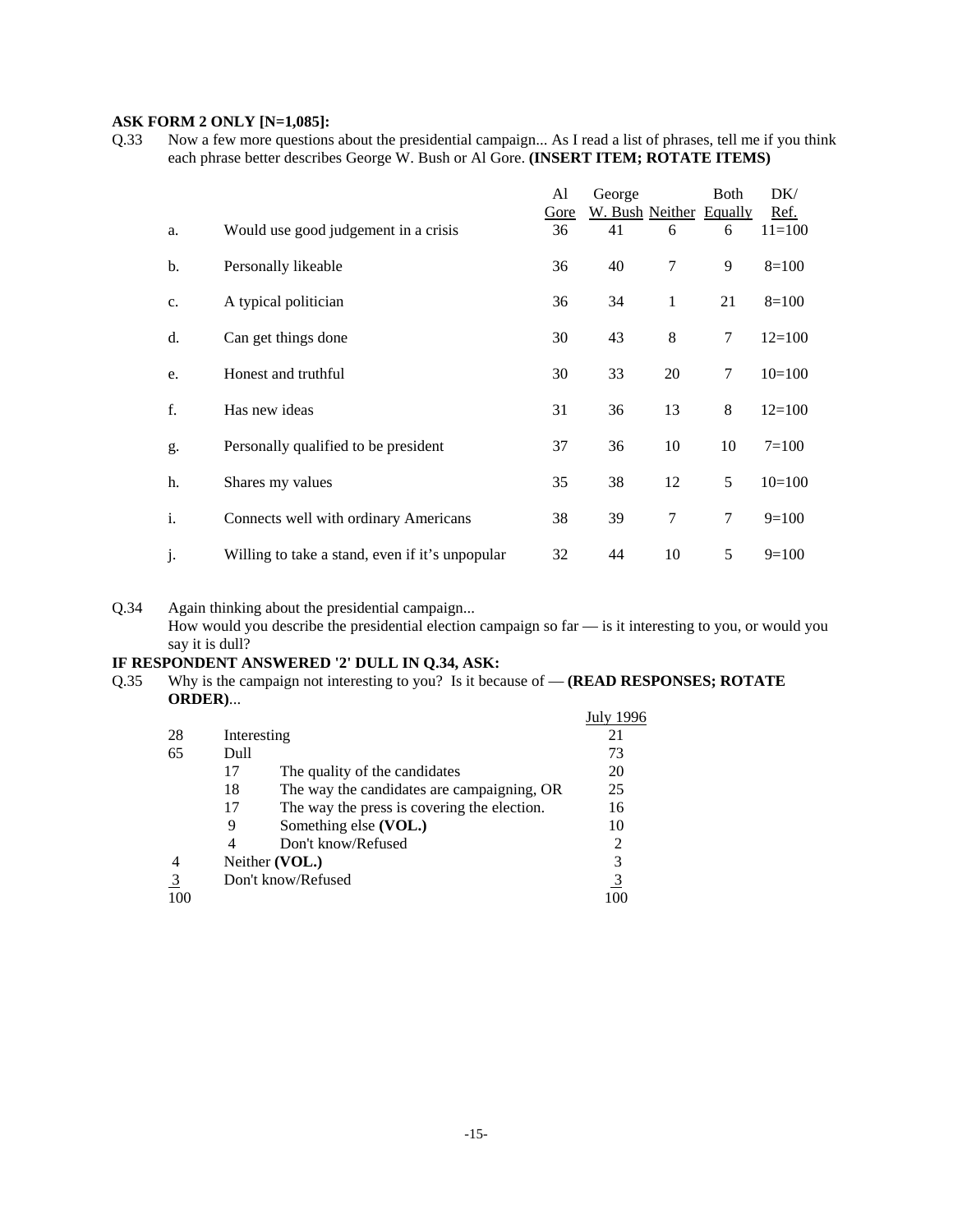## **ROTATE ORDER OF Q.36 AND Q.37**

Q.36 What grade would you give Al Gore as to how good a job he is doing in convincing you to vote for him? Would you grade his election campaign: A, B, C, D, or F?

|     | <b>BASED ON REGISTERED VOTERS [N=1,673]:</b> | $C$ <i>linton</i> — |
|-----|----------------------------------------------|---------------------|
|     |                                              | <b>July 1996</b>    |
|     | А                                            |                     |
| 26  | в                                            | 28                  |
| 31  |                                              | 30                  |
| 13  |                                              | 12                  |
| 16  | F                                            | 18                  |
|     | Don't know/Refused                           | 3                   |
| 100 |                                              | 100                 |

Q.37 What grade would you give George W. Bush as to how good a job he is doing in convincing you to vote for him? Would you grade his election campaign: A, B, C, D, or F?

| <b>BASED ON REGISTERED VOTERS [N=1,673]:</b> | $-$ Dole $-$     |
|----------------------------------------------|------------------|
|                                              | <b>July 1996</b> |
| А                                            |                  |
| в                                            | 19               |
|                                              | 36               |
|                                              | 19               |
| F                                            | 20               |
| Don't know/Refused                           |                  |
|                                              | 100              |
|                                              |                  |

Q.38 All in all, how would you rate the job the press has done in covering the presidential campaign so far excellent, good, only fair, or poor?

|                |                    | March Feb |      |      | Sept July | Feb  |      |      | Sept May March Feb |      |
|----------------|--------------------|-----------|------|------|-----------|------|------|------|--------------------|------|
|                |                    | 2000      | 2000 | 1996 | 1996      | 1996 | 1992 | 1992 | 1992               | 1992 |
|                | Excellent          | 10        | 13   | 13   |           | 16   | 12   | 10   |                    |      |
| 41             | Good               | 46        | 50   | 44   | 35        | 45   | 45   | 44   | 51                 | 45   |
| 38             | Only fair          | 32        | 25   | 29   | 42        | 25   | 27   | 33   | 28                 | 32   |
| 10             | Poor               |           |      |      | 14        | 10   | 11   | 10   | 6                  |      |
| $\overline{4}$ | Don't know/Refused |           |      |      |           | 4    |      |      |                    |      |
| 100            |                    |           |      | 100  | 100       | 100  | 100  | 100  | 100                | 100  |

Q.39 Regardless of who you support, who do you think WILL be elected President in November — Al Gore, or George W. Bush?

|     |                    | Oct 1999 <sup>13</sup> | July 1996 |               |         |
|-----|--------------------|------------------------|-----------|---------------|---------|
| 34  | Al Gore            | 23                     |           | $\Rightarrow$ | Clinton |
| 51  | George W. Bush     | 70                     | 19        | $\Rightarrow$ | Dole    |
| n/a | Other (VOL.)       |                        |           | $\Rightarrow$ | Perot   |
| 15  | Don't know/Refused | 6                      | 8         |               |         |
| 100 |                    | 100                    | 100       |               |         |

<sup>13</sup> In October 1999 the wording was: "Regardless of who you might support, who do you think is most likely to win the coming presidential election if the candidates are Al Gore and George W. Bush?"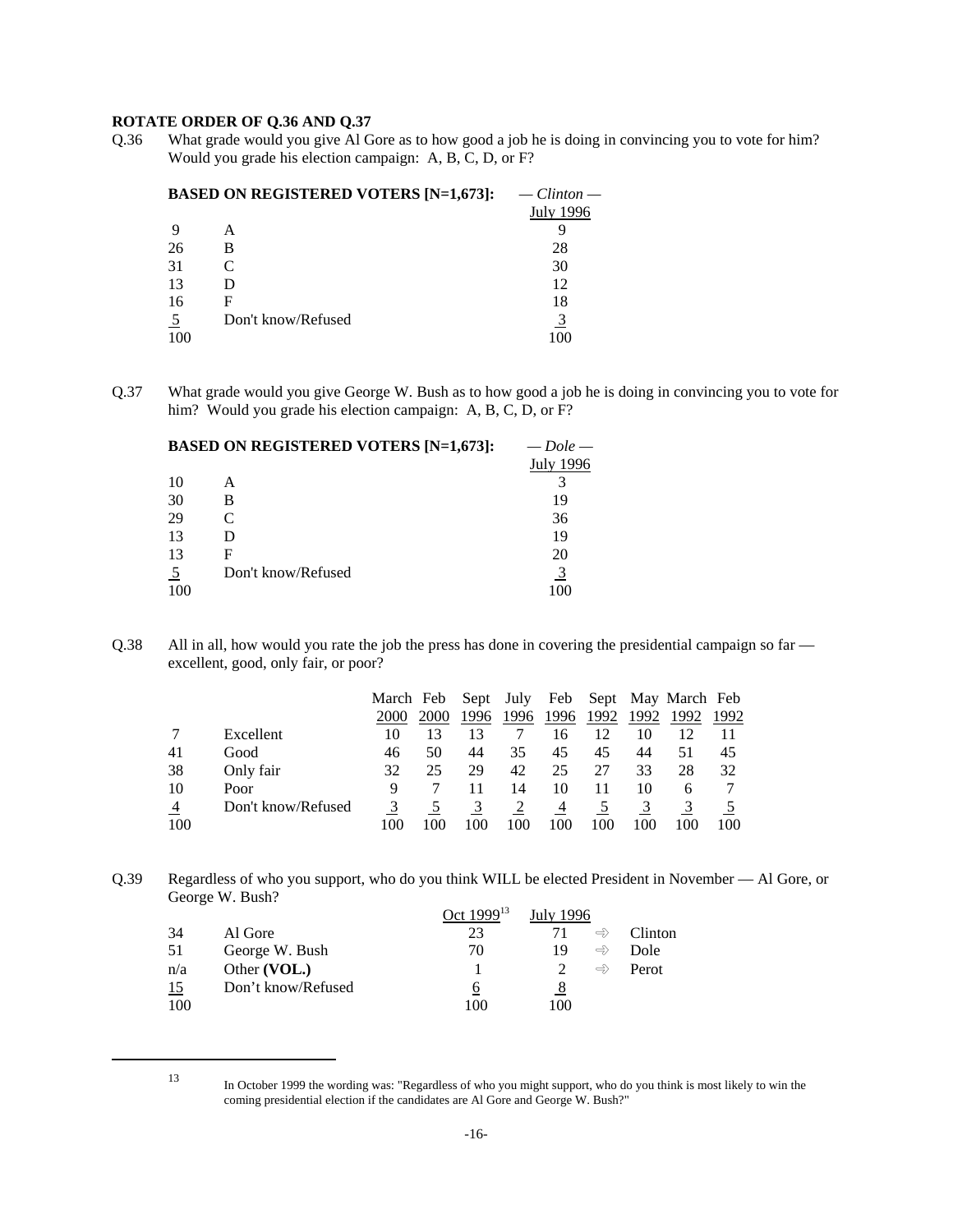Q.40 Do you plan to watch the televised debates between the presidential candidates, or not?

|                |                    | Oct 1992       |
|----------------|--------------------|----------------|
| 69             | Yes, plan to watch | 83             |
| 27             | Nο                 | 11             |
| $\overline{4}$ | Don't know/Refused | $\overline{6}$ |
| 100            |                    | 100            |

#### Q.41 Which would you prefer...**(READ; ROTATE ORDER)**

A campaign where the candidates talked about the issues and each other in TV ads and in 36 one or two debates

OR

A campaign where the candidates talked about the issues and each other in weekly

- 54 debates, but ran NO TV ads
- Don't know/Refused  $\frac{10}{100}$
- 

On another subject...

Q.42 How often would you say you vote — always, nearly always, part of the time, or seldom?

|                       |               |    | Nearly Part of         |    | (VOL.)         |              | DK/       |
|-----------------------|---------------|----|------------------------|----|----------------|--------------|-----------|
|                       | <b>Always</b> |    | Always The time Seldom |    | Other          | <b>Never</b> | Ref.      |
| June, 2000            | 46            | 24 | 11                     | 11 | 1              | 7            | $* = 100$ |
| Late September, 1999  | 28            | 41 | 15                     | 9  | 1              | 5            | $1=100$   |
| Early September, 1998 | 43            | 29 | 13                     | 11 | 3              | $\theta$     | $1 = 100$ |
| Late August, 1998     | 38            | 30 | 16                     | 14 | ∗              | 6            | $* = 100$ |
| June, 1998            | 40            | 29 | 15                     | 12 | $\overline{4}$ | $\mathbf{0}$ | $* = 100$ |
| November, 1997        | 33            | 38 | 15                     | 9  | $\ast$         | 5            | $* = 100$ |
| September, 1997       | 51            | 23 | 11                     | 10 | $\ast$         | 5            | $* = 100$ |
| June, 1996            | 41            | 30 | 12                     | 12 | 1              | 4            | $* = 100$ |
| February, 1996        | 32            | 34 | 15                     | 11 | 1              | 6            | $1 = 100$ |
| October, 1995         | 41            | 32 | 12                     | 11 | ∗              | 3.           | $1 = 100$ |
| April, 1995           | 42            | 29 | 12                     | 11 | ∗              | 6            | $* = 100$ |
| November, 1994        | 43            | 24 | 11                     | 13 | $\mathbf{1}$   | 8            | $* = 100$ |
| October, 1994         | 43            | 28 | 13                     | 10 | 5              | 1            | $* = 100$ |
| July, 1994            | 40            | 30 | 14                     | 11 | ∗              | 5            | $* = 100$ |
| June, 1992            | 47            | 26 | 10                     | 11 | 1              | 5            | $* = 100$ |
| May, 1992             | 41            | 32 | 13                     | 11 | ∗              | 3            | $* = 100$ |
| November, 1991        | 38            | 37 | 13                     | 9  | $\overline{0}$ | 3            | $* = 100$ |
| May, 1990             | 33            | 35 | 12                     | 10 | 1              | 8            | $1 = 100$ |
| February, 1989        | 45            | 30 | 10                     | 8  | 1              | 6            | $* = 100$ |
| January, 1988         | 39            | 33 | 12                     | 8  | 1              | 6            | $1=100$   |
| May, 1987             | 34            | 37 | 11                     | 6  | $\overline{c}$ | 9            | $1 = 100$ |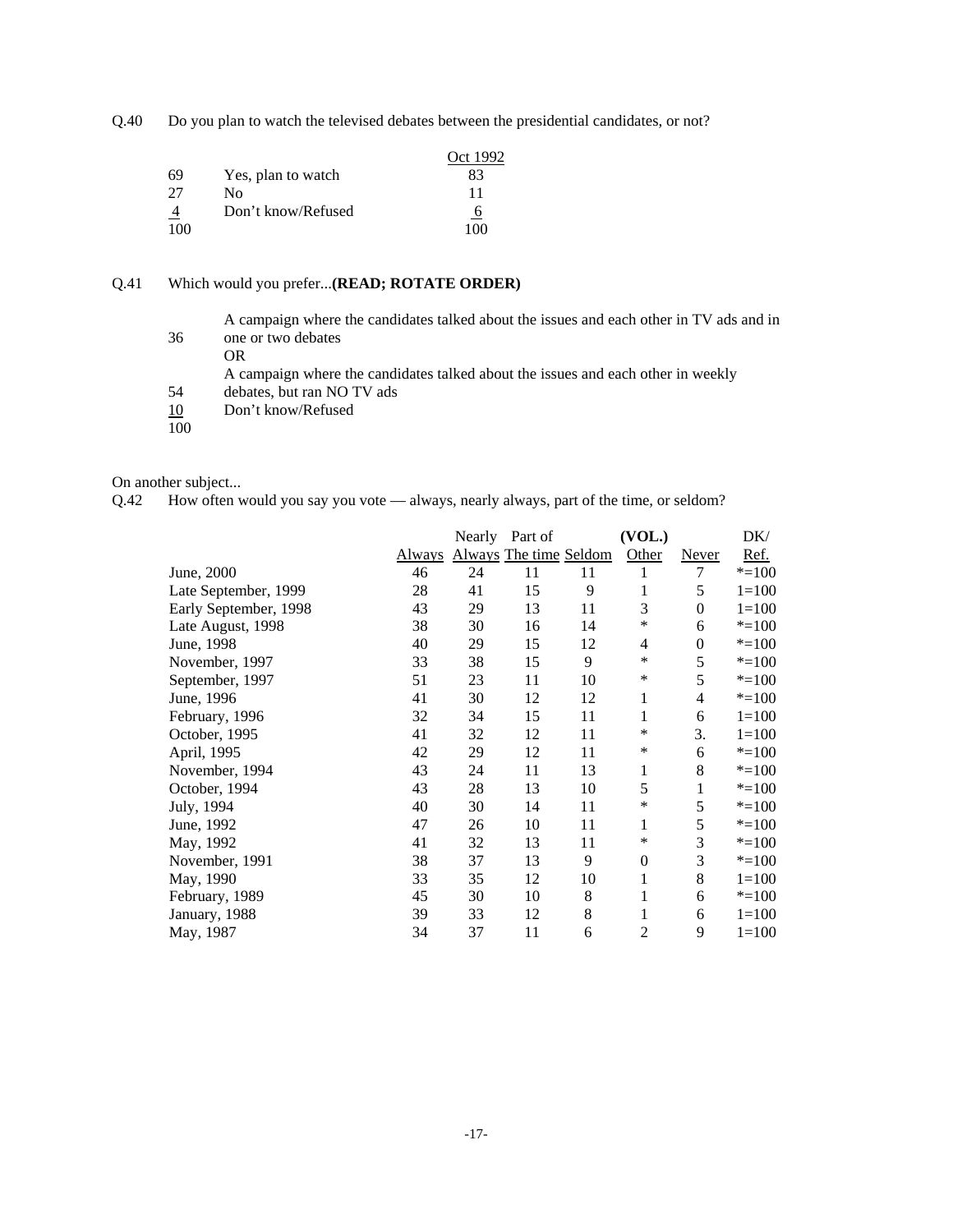## **IF RESPONDENT ANSWERED ANYTHING OTHER THAN "ALWAYS" IN Q.42, ASK [N=1,131]:**

Q.43 I am going to read some reasons why some people have told us they don't always vote. For each statement, please tell me whether you completely agree with it, mostly agree with it, mostly disagree with it or completely disagree with it. The first one is... **(READ ITEMS; ROTATE)**

|    |                                                         | Completely Mostly |       |          | Mostly Completely DK/ |           |
|----|---------------------------------------------------------|-------------------|-------|----------|-----------------------|-----------|
|    |                                                         | Agree             | Agree | Disagree | Disagree              | Ref.      |
| a. | I sometimes feel I don't know enough                    |                   |       |          |                       |           |
|    | about the candidates to vote                            | 23                | 41    | 21       | 12                    | $3=100$   |
|    | June, 1992                                              | 21                | 42    | 22       | 14                    | $1 = 100$ |
| c. | It's complicated to register to vote where I live       | 5                 | 8     | 26       | 57                    | $4=100$   |
|    | June, 1992                                              | 4                 | 8     | 29       | 56                    | $3=100$   |
| d. | It's difficult for me to get out to the polls to vote   | 10                | 16    | 28       | 44                    | $2=100$   |
|    | June, 1992                                              | 8                 | 17    | 29       | 44                    | $2=100$   |
| e. | I sometimes don't like any of the candidates            | 32                | 40    | 15       | 10                    | $3=100$   |
|    | June, 1992                                              | 24                | 41    | 22       | 12                    | $1 = 100$ |
| f. | I don't want to involve myself with politics            | 16                | 20    | 28       | 34                    | $2=100$   |
|    | June, 1992                                              | 7                 | 17    | 28       | 46                    | $2=100$   |
| g. | I can make more of a difference by getting              |                   |       |          |                       |           |
|    | involved in my community than by voting<br>in elections | 19                | 28    | 26       | 23                    | $4=100$   |
|    |                                                         |                   |       |          |                       |           |

Q.44 Some people feel that what this country needs is some really strong leadership that would try to solve problems directly without worrying how Congress and the Supreme Court might feel. Others think that such strong leadership might be dangerous. What do you think?

|           |                                      |      | June Newsweek |
|-----------|--------------------------------------|------|---------------|
|           |                                      | 1992 | 1976          |
| 63        | Need Strong leadership               | 63   | 49            |
| 27        | Strong leadership might be dangerous | 27   | 44            |
| <u>10</u> | Don't know/Refused                   | 10   |               |
| 100       |                                      | 100  | 100           |

Q.45 Suppose there was a place on the ballot where you could refuse to vote for any of the candidates a vote of no confidence in all of the candidates running for office? How likely is it that you would vote that way? **(READ LIST)**

|     |                                         |      | June Newsweek |
|-----|-----------------------------------------|------|---------------|
|     |                                         | 1992 | 1976          |
| 19  | Very likely                             | 24   | 21            |
| 27  | Possibly likely                         | 30   | 32            |
| 51  | Not at all likely                       | 43   | 41            |
| 3   | <b>(DO NOT READ)</b> Don't know/Refused | 3    | 6             |
| 100 |                                         | 100  | 100           |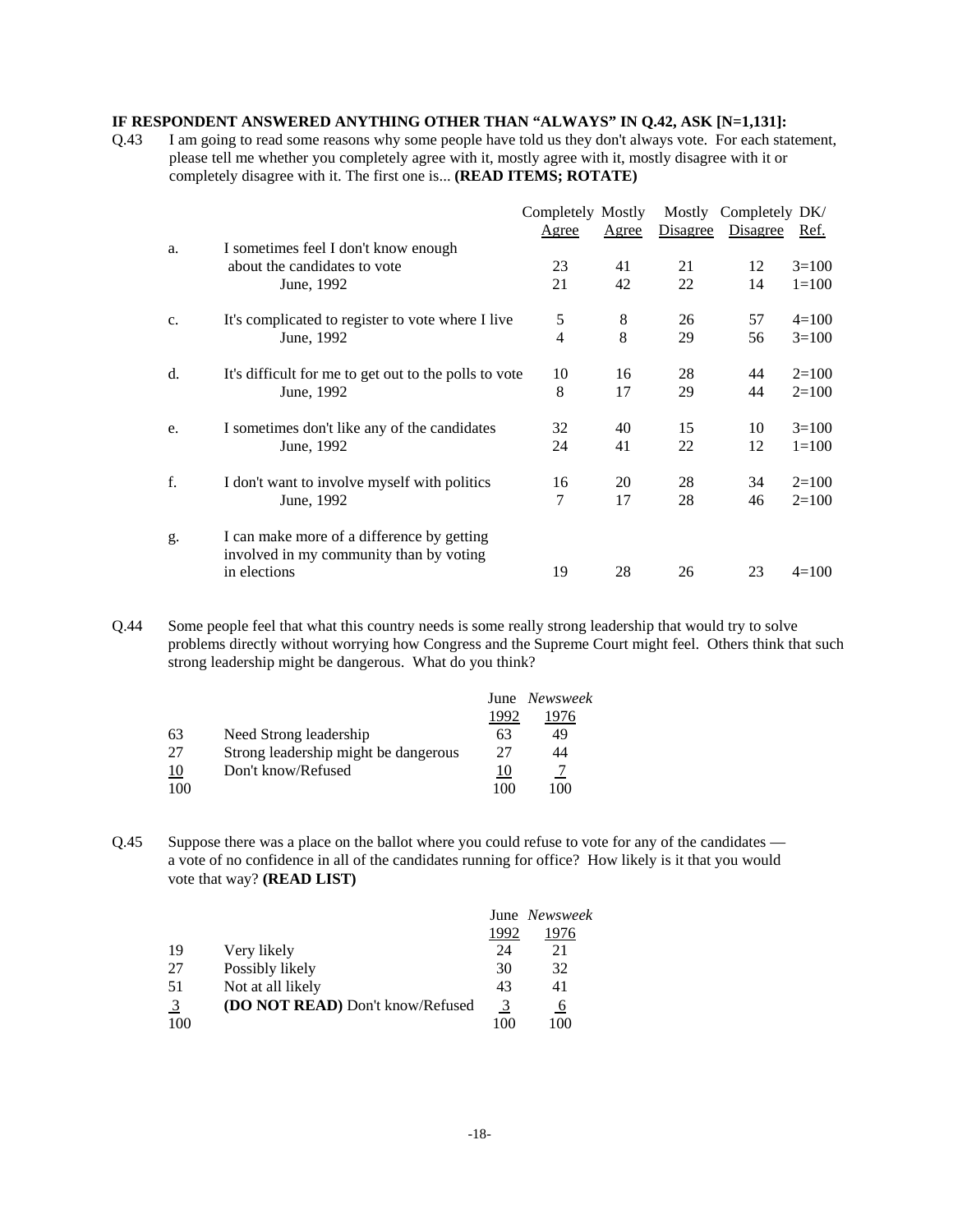Q.46 In your opinion, does it really make much difference who is elected President?

|     |            |      | June Newsweek |  |
|-----|------------|------|---------------|--|
|     |            | 1992 | 1976          |  |
| 69  | Yes        | 80   | 80            |  |
| 30  | No         | 18   | 18            |  |
|     | Don't know |      |               |  |
| 100 |            |      | M             |  |

#### **ASK FORM 1 [N=1,089]:**

Q.47 Looking ahead to the next presidential election, would you like to see a president who offers policies and programs similar to those of the Clinton administration, OR would you like to see a president who offers different policies and programs?

|     |                                                         | Feb  | Aug  | June | Feb          |
|-----|---------------------------------------------------------|------|------|------|--------------|
|     |                                                         | 2000 | 1999 | 1999 | <u> 1999</u> |
| 40  | Policies and programs similar to Clinton Administration | 41   | 43   | 43   | 54           |
| 52  | Different policies and programs                         | 51   | 50   | 50   | 41           |
|     | Don't know/Refused                                      |      |      |      |              |
| 100 |                                                         | 100  | 100  | 100  | 100          |

#### **ASK FORM 2 [N=1,085]:**

Q.48 Which is more important for the next president to do — **(READ; ROTATE ORDER)** ? **(IF ANSWERS "BOTH," PROBE ONCE WITH:** Well, which would you say is MORE important? **IF STILL SAYS "BOTH," CODE AS "BOTH.")**

- 41 Continue policies that are now leading to improved conditions around the country
- 47 Make major changes in national policy to solve problems that are now not getting better
- 7 Both **(VOLUNTEERED AFTER PROBE)**
- 5 Don't know/Refused
- $\overline{100}$

## **ASK FORM 1 ONLY [N=1,089]:**

Q.49 I am going to read some things news organizations can do to cover a presidential election campaign. For each, tell me if it is something you would like to see MORE of, or like to see LESS of in coverage of the 2000 campaign. Thinking of...**(INSERT ITEM; ROTATE ITEMS)** — would you like to see more coverage of this or less coverage of this than in previous presidential elections?

|    |                                                     | More     | Less     | Same   | Don't know/ |
|----|-----------------------------------------------------|----------|----------|--------|-------------|
|    |                                                     | Coverage | Coverage | Amount | Refused     |
| a. | The candidates debating each other                  | 64       | 28       | 5      | $3=100$     |
|    | October, 1991                                       | 58       | 28       | 9      | $5=100$     |
| c. | The candidates discussing their personal            |          |          |        |             |
|    | backgrounds and experiences                         | 42       | 50       | 4      | $4=100$     |
|    | October, 1991                                       | 46       | 41       | 8      | $5=100$     |
| d. | The candidates discussing their positions on issues | 85       | 9        | 3      | $3=100$     |
|    | October, 1991                                       | 80       |          | 5      | $4=100$     |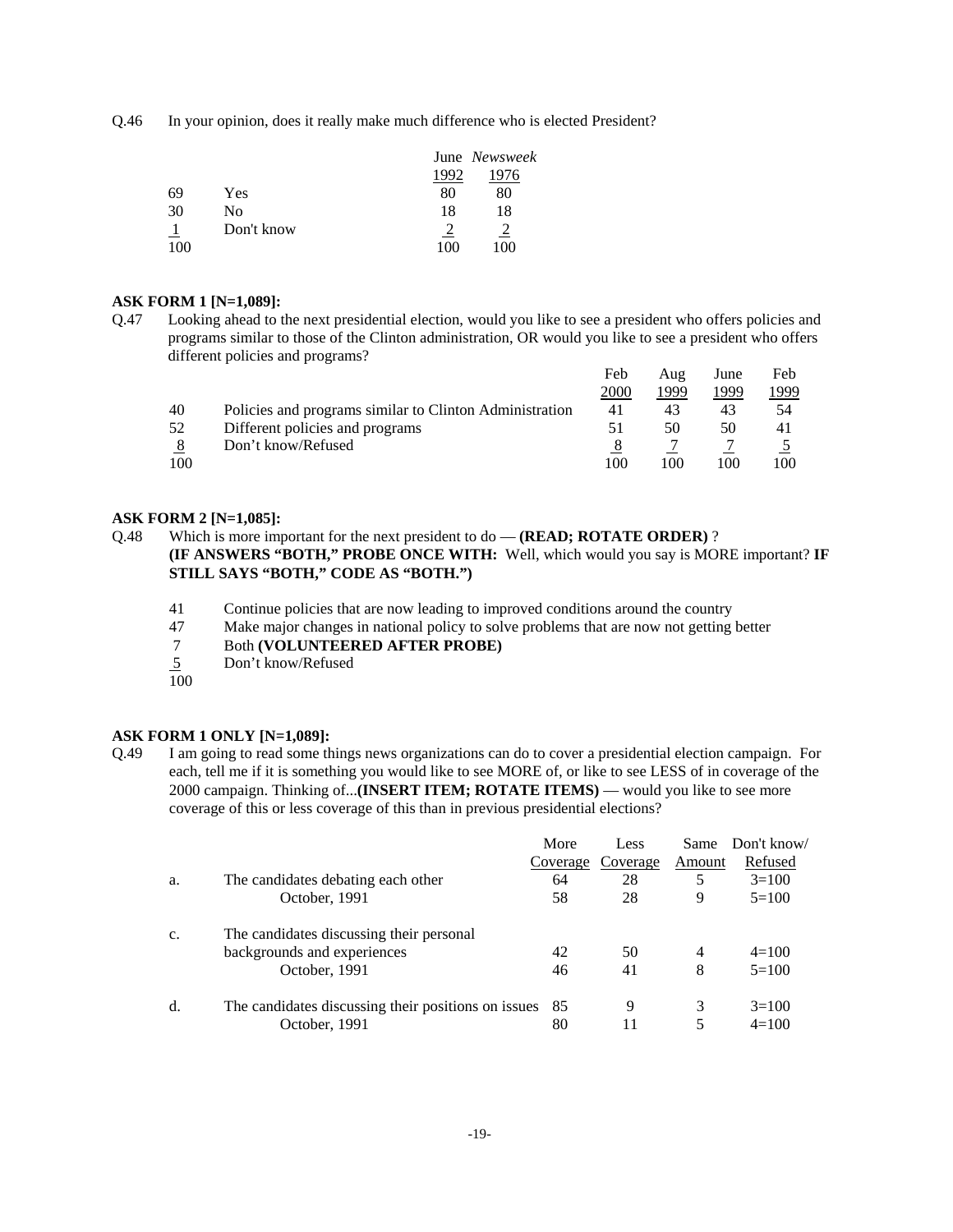| <b>Q.49 CONTINUED </b> |                                                | More | Less                    |        | Same Don't know/   |
|------------------------|------------------------------------------------|------|-------------------------|--------|--------------------|
| t.                     | Which candidate is leading in the latest polls | 44   | Coverage Coverage<br>42 | Amount | Refused<br>$8=100$ |
| g.                     | The strategies the candidates are using        | 41   | 47                      |        | $7 = 100$          |
| h.                     | The sources of candidates' campaign money      | 49   | 44                      |        | $5=100$            |

**ASK FORM 2 ONLY [N=1,085]:**<br>Q.50 Thinking about the preside Thinking about the presidential candidates and what you will learn about them over the next year, please rate the importance of each of the following things. How important is it for YOU to learn about **(INSERT ITEM; ROTATE ITEMS**) — very important, somewhat important, not too important, or not at all important?

|    |                                                                                | Very | Somewhat Not too                               |                | Not at all $(VOL.)$ |           |
|----|--------------------------------------------------------------------------------|------|------------------------------------------------|----------------|---------------------|-----------|
|    |                                                                                |      | Important Important Important Important DK/Ref |                |                     |           |
| a. | How well a candidate connects<br>with average people                           | 67   | 24                                             | 4              | 3                   | $2=100$   |
|    | October, 1999                                                                  | 71   | 23                                             | 5              | 1                   | $* = 100$ |
|    |                                                                                |      |                                                |                |                     |           |
| d. | A candidate's personal finances                                                | 14   | 23                                             | 26             | 36                  | $1 = 100$ |
|    | October, 1999                                                                  | 13   | 25                                             | 31             | 30                  | $1 = 100$ |
| e. | A candidate's voting record or policy<br>positions in public offices he or she |      |                                                |                |                     |           |
|    | previously held                                                                | 60   | 27                                             | 6              | 5                   | $2=100$   |
|    | October, 1999                                                                  | 58   | 31                                             | 7              | 3                   | $1 = 100$ |
| f. | A candidate's spouse                                                           | 21   | 27                                             | 23             | 28                  | $1=100$   |
| g. | A candidate's reputation for honesty                                           | 84   | 11                                             | 2              | 2                   | $1 = 100$ |
|    | October, 1999                                                                  | 82   | 13                                             | $\overline{3}$ | 1                   | $1 = 100$ |
| h. | A candidate's major campaign contributors                                      | 42   | 29                                             | 13             | 13                  | $3=100$   |
|    | October, 1999                                                                  | 37   | 38                                             | 14             | 10                  | $1=100$   |
| i. | A candidate's experiences growing up                                           | 25   | 33                                             | 22             | 18                  | $2=100$   |
|    | October, 1999                                                                  | 20   | 37                                             | 29             | 14                  | $* = 100$ |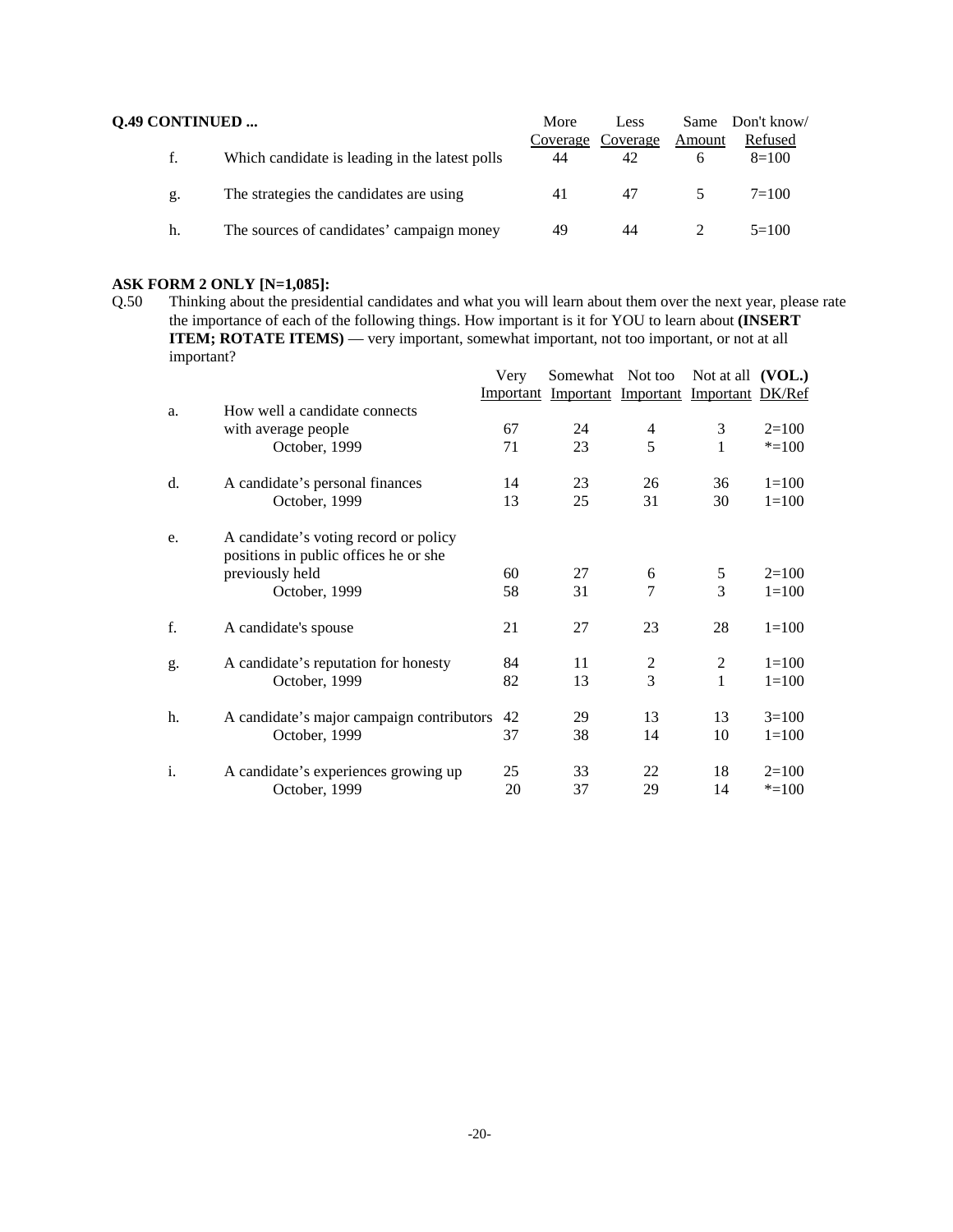- Q.51 Here are some things that have been in the news recently. Not everyone will have heard about them. Do you happen to know which candidate has proposed allowing workers to invest some of their Social Security contributions in stocks and bonds? **(IF YES, ASK:** Which candidate is that?**)**
	- 29 Bush *(correct answer)*
	- 9 Gore
	- 1 Other
	- 61 Don't know/Refused
	- 100
- Q.52 Do you happen to know which candidate's wife has spoken out about the need to help Americans with mental illnesses? **(IF YES, ASK:** Which candidate's wife is that?**)**
	- 6 Bush/Bush's wife/Laura Bush
	- 40 Gore/Gore's wife/Tipper Gore *(correct answer)*
	- **Other**
	- 52 Don't know/Refused
	- 100
- Q.53 Do you happen to know which candidate has proposed a missile defense system and to reduce the number of U.S. nuclear warheads, even if Russia refuses to do the same? **(IF YES, ASK:** Which candidate is that?**)**
	- 18 Bush *(correct answer)*
	- 20 Gore<br>2 Other
	- **Other**
	- 60 Don't know/Refused
	- 100
- Q.54 Do you happen to know which candidate has proposed using surplus Medicare funds to protect the program's future? **(IF YES, ASK:** Which candidate is that?**)**
	- 14 Bush
	- 27 Gore *(correct answer)*
	- 1 Other
	- 58 Don't know/Refused
	- 100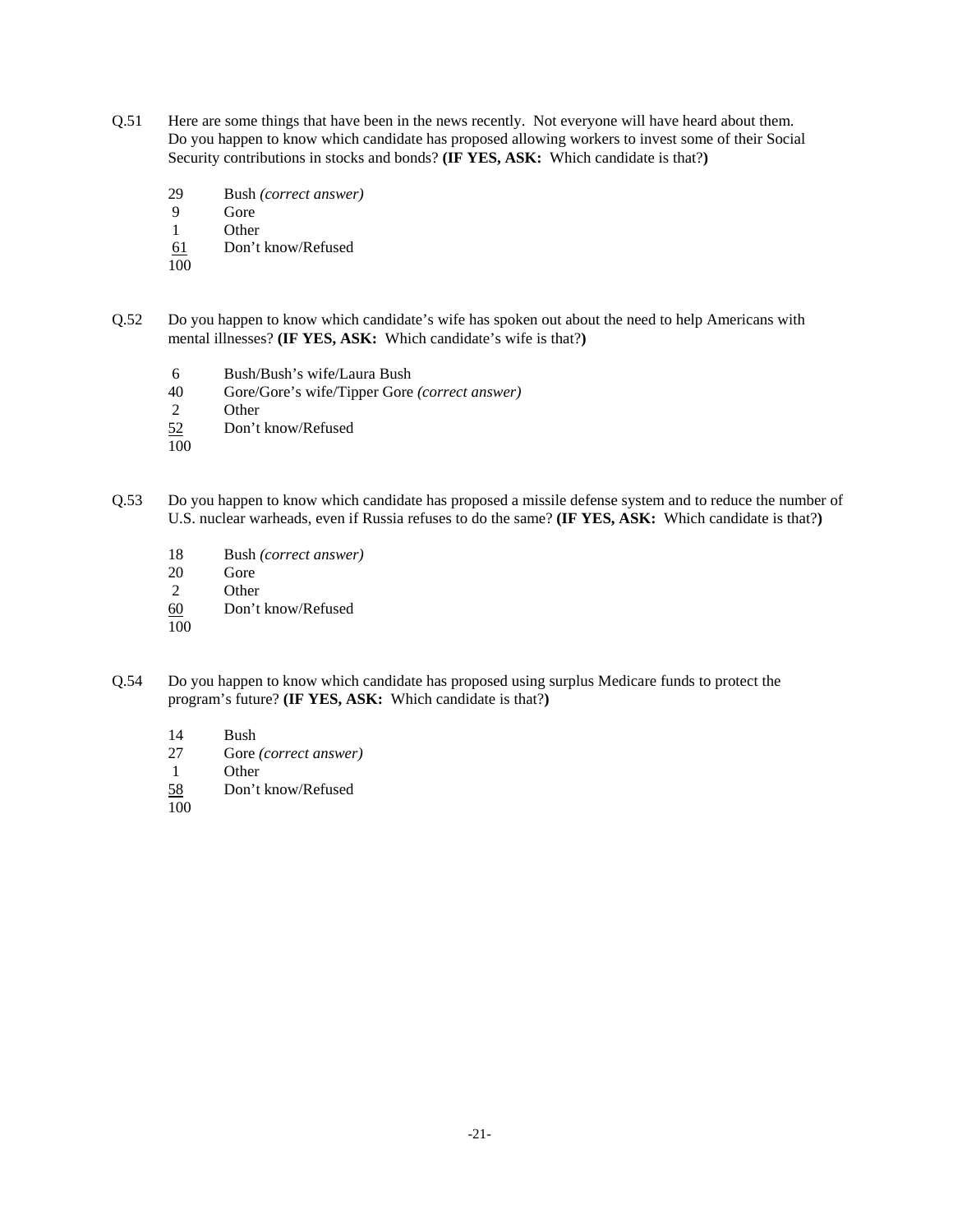Q.55 In the last year or so, have you done any volunteer work for any church, charity, or community group?

|     |                    | June 1997 |
|-----|--------------------|-----------|
| 52  | Yes                | 58        |
| 47  | Nο                 |           |
|     | Don't know/Refused | ∗         |
| 100 |                    | 1 በበ      |

#### **IF RESPONDENT SAID '1' YES IN Q.55, ASK [N=1,210]:**

Q.56 Was that a one-time thing, or do you do volunteer work on an occasional basis, or on a regular basis? **(IF RESPONDENT DOES NOT UNDERSTAND THE QUESTION, ASK:** The volunteer work you did in the last year or so for any church, charity, or community group.**)**

|     |                    | June 1997 |
|-----|--------------------|-----------|
| 6   | One-time thing     |           |
| 43  | Occasional basis   | 14        |
| 51  | Regular basis      | 46        |
| ∗   | Don't know/Refused | *         |
| 100 |                    | 1 በበ      |

#### Q.57 In general, would you describe your political views as... **(READ)**

|                |                        |                | Early |      |      |      |       |      |
|----------------|------------------------|----------------|-------|------|------|------|-------|------|
|                |                        | Oct            | Sept  | May  | June | June | April | July |
|                |                        | 1999           | 1998  | 1998 | 1997 | 1996 | 1996  | 1994 |
|                | Very conservative      |                | 8     |      |      |      |       |      |
| 29             | Conservative           | 26             | 30    | 30   | 30   | 32   | 31    | 32   |
| 39             | Moderate               | 41             | 38    | 37   | 40   | 38   | 39    | 39   |
| 15             | Liberal, OR            | 16             | 15    | 15   | 14   | 14   | 14    | 15   |
| 5              | Very liberal?          | 6              | 6     | 6    | 5    | 6    |       | 4    |
| $\overline{5}$ | DK/Refused(DON'T READ) | $\overline{4}$ |       |      | 4    |      | 4     |      |
| 100            |                        | 100            | 100   | 100  | 100  | 100  | 100   | 100  |

Q.58 Some people say they are basically content with the federal government, others say they are frustrated, and others say they are angry. Which of these best describes how you feel?

|           |                          | Feb  | Oct   |
|-----------|--------------------------|------|-------|
|           |                          | 2000 | 997   |
| 28        | <b>Basically content</b> | 33   | 29    |
| 53        | Frustrated               | 54   | 56    |
| 13        | Angry                    | 10   | 12    |
| <u>_6</u> | Don't know/Refused (VOL) | 3    | 3     |
|           |                          | (0)  | 1 O C |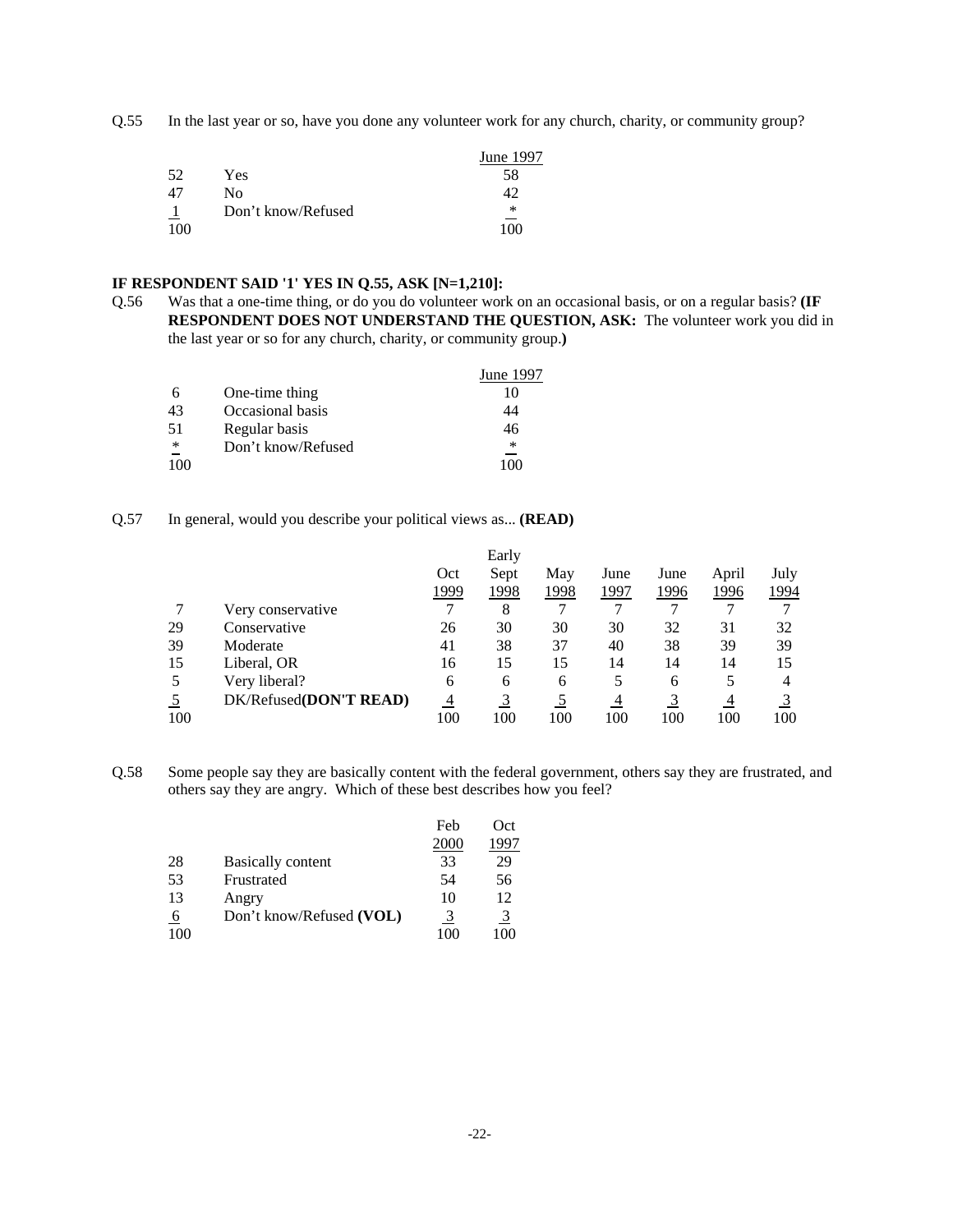Q.59 Now I am going to read you a series of statements that will help us understand how you feel about a number of things. For each statement, please tell me whether you completely agree with it, mostly agree with it, mostly disagree with it or completely disagree with it.

# **[DO NOT ROTATE ITEMS]**

|    |                                                      | Completely Mostly |              |                | Mostly Completely | Don't       |
|----|------------------------------------------------------|-------------------|--------------|----------------|-------------------|-------------|
|    |                                                      | Agree             | <b>Agree</b> | Disagree       | Disagree          | <b>Know</b> |
| c. | I feel it's my duty as a citizen to always vote      | 63                | 26           | 6              | 4                 | $1 = 100$   |
|    | September, 1999                                      | 64                | 27           | $\mathfrak s$  | 3                 | $1 = 100$   |
|    | November, 1997                                       | 63                | 26           | $\tau$         | $\overline{4}$    | $* = 100$   |
|    | July, 1994                                           | 66                | 27           | $\overline{4}$ | $\mathfrak{Z}$    | $* = 100$   |
|    | May, 1993                                            | 66                | 28           | $\overline{4}$ | $\mathbf{1}$      | $1 = 100$   |
|    | June, 1992                                           | 69                | 22           | 6              | $\sqrt{2}$        | $1 = 100$   |
|    | Nov, 1991                                            | 72                | 21           | $\overline{4}$ | $\sqrt{2}$        | $1 = 100$   |
|    | May, 1990                                            | 50                | 35           | $\overline{9}$ | $\overline{4}$    | $2=100$     |
|    | February, 1989                                       | 64                | 26           | $\sqrt{6}$     | $\boldsymbol{2}$  | $2=100$     |
|    | May, 1988                                            | 56                | 32           | $\tau$         | $\sqrt{2}$        | $3=100$     |
|    | May, 1987                                            | 46                | 39           | 9              | 3                 | $3=100$     |
| e. | I'm generally bored by what goes on in Washington 19 |                   | 34           | 29             | 15                | $3=100$     |
|    | September, 1999                                      | 19                | 39           | 28             | 12                | $2=100$     |
|    | November, 1997                                       | 14                | 37           | 34             | 14                | $1 = 100$   |
|    | July, 1994                                           | 17                | 34           | 33             | 15                | $1 = 100$   |
|    | June, 1992                                           | 20                | 35           | 31             | 13                | $1 = 100$   |
|    | Nov, 1991                                            | 16                | 36           | 30             | 16                | $2=100$     |
|    | May, 1990                                            | 12                | 36           | 38             | 12                | $2=100$     |
|    | February, 1989                                       | 10                | 37           | 37             | 13                | $3=100$     |
|    | May, 1988                                            | 11                | 37           | 38             | 12                | $2=100$     |
|    | May, 1987                                            | 8                 | 34           | 41             | 13                | $4 = 100$   |
| f. | I'm pretty interested in following local politics    | 24                | 42           | 21             | 11                | $2=100$     |
|    | September, 1999                                      | 18                | 48           | 26             | $\sqrt{6}$        | $2=100$     |
|    | November, 1997                                       | 20                | 48           | 25             | $\sqrt{6}$        | $1 = 100$   |
|    | July, 1994                                           | 24                | 52           | 18             | $\mathfrak s$     | $1 = 100$   |
|    | June, 1992                                           | 26                | 47           | 21             | $\mathfrak s$     | $1 = 100$   |
|    | Nov, 1991                                            | 29                | 48           | 16             | $\mathfrak s$     | $2=100$     |
|    | May, 1990                                            | 17                | 53           | 23             | 6                 | $1 = 100$   |
|    | February, 1989                                       | 24                | 49           | 21             | $\sqrt{5}$        | $1 = 100$   |
|    | May, 1988                                            | 21                | 51           | 22             | $\sqrt{5}$        | $1 = 100$   |
|    | May, 1987                                            | 16                | 54           | 22             | $\overline{4}$    | $4 = 100$   |
| g. | Most issues discussed in Washington                  |                   |              |                |                   |             |
|    | don't affect me personally                           | 11                | 19           | 36             | 31                | $3=100$     |
|    | September, 1999                                      | 8                 | 30           | 42             | 18                | $2=100$     |
|    | November, 1997                                       | $\,8$             | 27           | 45             | 19                | $1 = 100$   |
|    | July, 1994                                           | 5                 | 25           | 42             | 27                | $1 = 100$   |
|    | June, 1992                                           | $\overline{7}$    | $26\,$       | 43             | 22                | $2=100$     |
|    | Nov, 1991                                            | $8\,$             | 25           | 41             | 23                | $3 = 100$   |
|    | May, 1990                                            | $\boldsymbol{7}$  | 28           | 46             | 16                | $3=100$     |
|    | February, 1989                                       | $\boldsymbol{7}$  | 26           | 44             | 20                | $3 = 100$   |
|    | May, 1988                                            | $\boldsymbol{7}$  | 29           | 45             | 17                | $2=100$     |
|    | May, 1987                                            | 5                 | 26           | 50             | 15                | $4 = 100$   |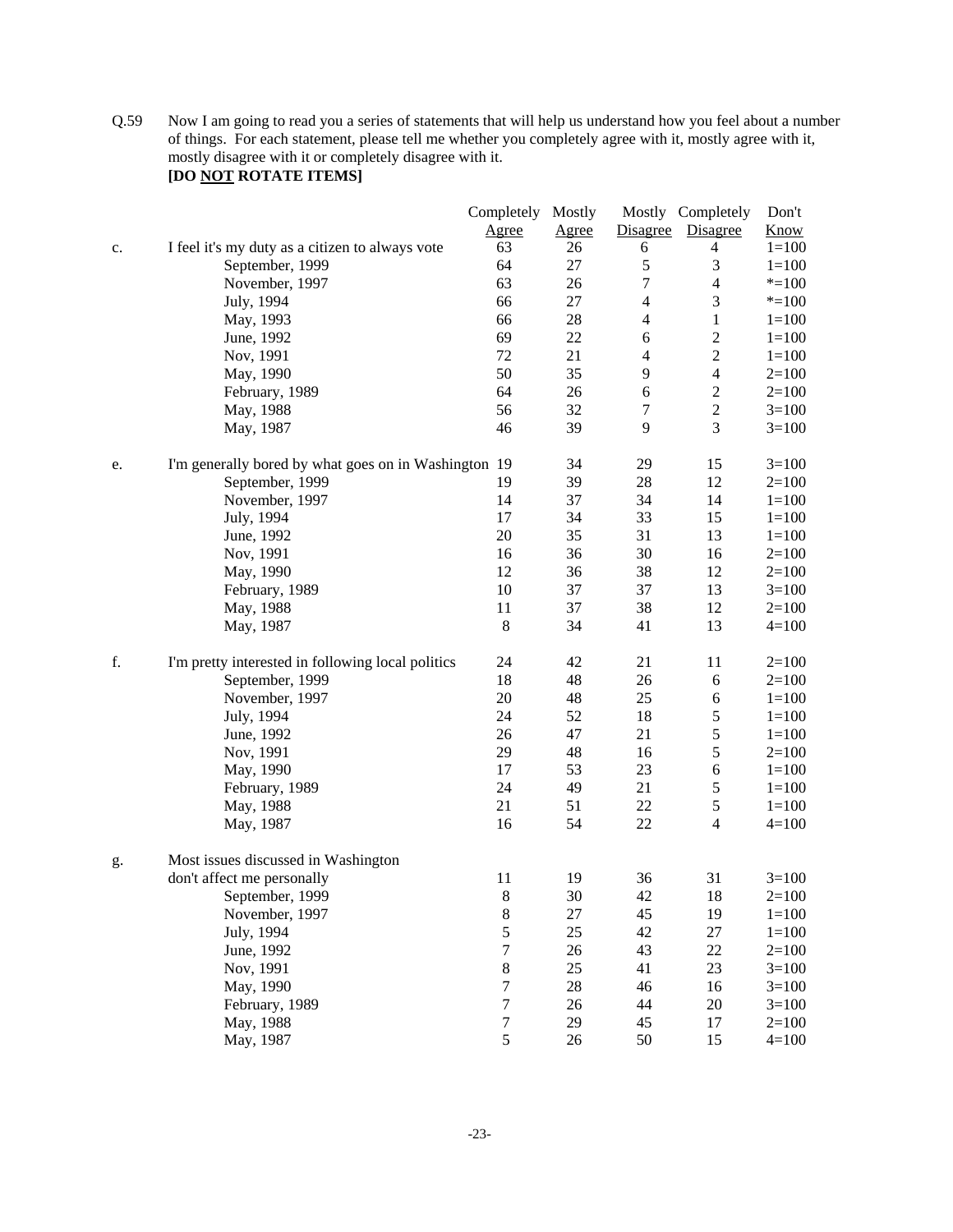## **Q.59 CONTINUED...**

|    |                                                 | Completely   | Mostly       | Mostly   | Completely      | Don't       |
|----|-------------------------------------------------|--------------|--------------|----------|-----------------|-------------|
|    |                                                 | <u>Agree</u> | <u>Agree</u> | Disagree | <b>Disagree</b> | <b>Know</b> |
| h. | I feel guilty when I don't get a chance to vote | 38           | 23           | 15       | 18              | $6=100$     |
|    | September, 1999                                 | 36           | 32           | 20       | 9               | $3=100$     |
|    | November, 1997                                  | 36           | 32           | 17       | 12              | $3=100$     |
|    | July, 1994                                      | 38           | 32           | 18       | 9               | $3=100$     |
|    | June, 1992                                      | 39           | 30           | 16       | 9               | $6=100$     |
|    | Nov, 1991                                       | 46           | 28           | 14       | 8               | $4=100$     |
|    | May, 1990                                       | 30           | 37           | 22       | $\,8$           | $3=100$     |
|    | February, 1989                                  | 38           | 34           | 17       | 7               | $4=100$     |
|    | May, 1988                                       | 32           | 37           | 18       | 8               | $5=100$     |
|    | May, 1987                                       | 25           | 41           | 22       | 6               | $6=100$     |
| i. | Sometimes I vote for a candidate without really |              |              |          |                 |             |
|    | knowing enough about him or her                 | 18           | 29           | 22       | 27              | $4=100$     |
|    | September, 1999                                 | 12           | 42           | 26       | 17              | $3=100$     |
|    | November, 1997                                  | 14           | 38           | 26       | 20              | $2=100$     |
|    | July, 1994                                      | 14           | 38           | 27       | 20              | $1=100$     |
|    | June, 1992                                      | 14           | 38           | 25       | 20              | $3=100$     |
|    | Nov, 1991                                       | 18           | 36           | 22       | 22              | $2=100$     |
|    | May, 1990                                       | 12           | 41           | 27       | 15              | $5=100$     |
|    | February, 1989                                  | 15           | 41           | 24       | 17              | $3=100$     |
|    | May, 1988                                       | 12           | 44           | 24       | 15              | $15=100$    |
|    | May, 1987                                       | 9            | 44           | 28       | 13              | $6=100$     |

Q.60 There are many ways for people to vote, and some prefer one way over another. If you had the choice of voting in a booth at a polling place on election day, OR over the Internet, OR through the mail during the weeks leading up to election day, which would you prefer?

|                |                      | March | Feb         |
|----------------|----------------------|-------|-------------|
|                |                      | 2000  | $.996^{14}$ |
| 50             | Voting in booth      | 52    | 54          |
| 24             | Voting over Internet | 26    | n/a         |
| 23             | Voting by mail       | 20    | 43          |
|                | None (VOL)           |       |             |
| $\overline{2}$ | Don't know/Refused   |       |             |
| 100            |                      | 100   |             |

<sup>14</sup> In February 1996 the question was worded "There are different ways for people to vote, and some prefer one way over another. If you had the choice of voting in a booth at a polling place on election day OR voting through the mail during the weeks leading up to election day, which would you prefer?"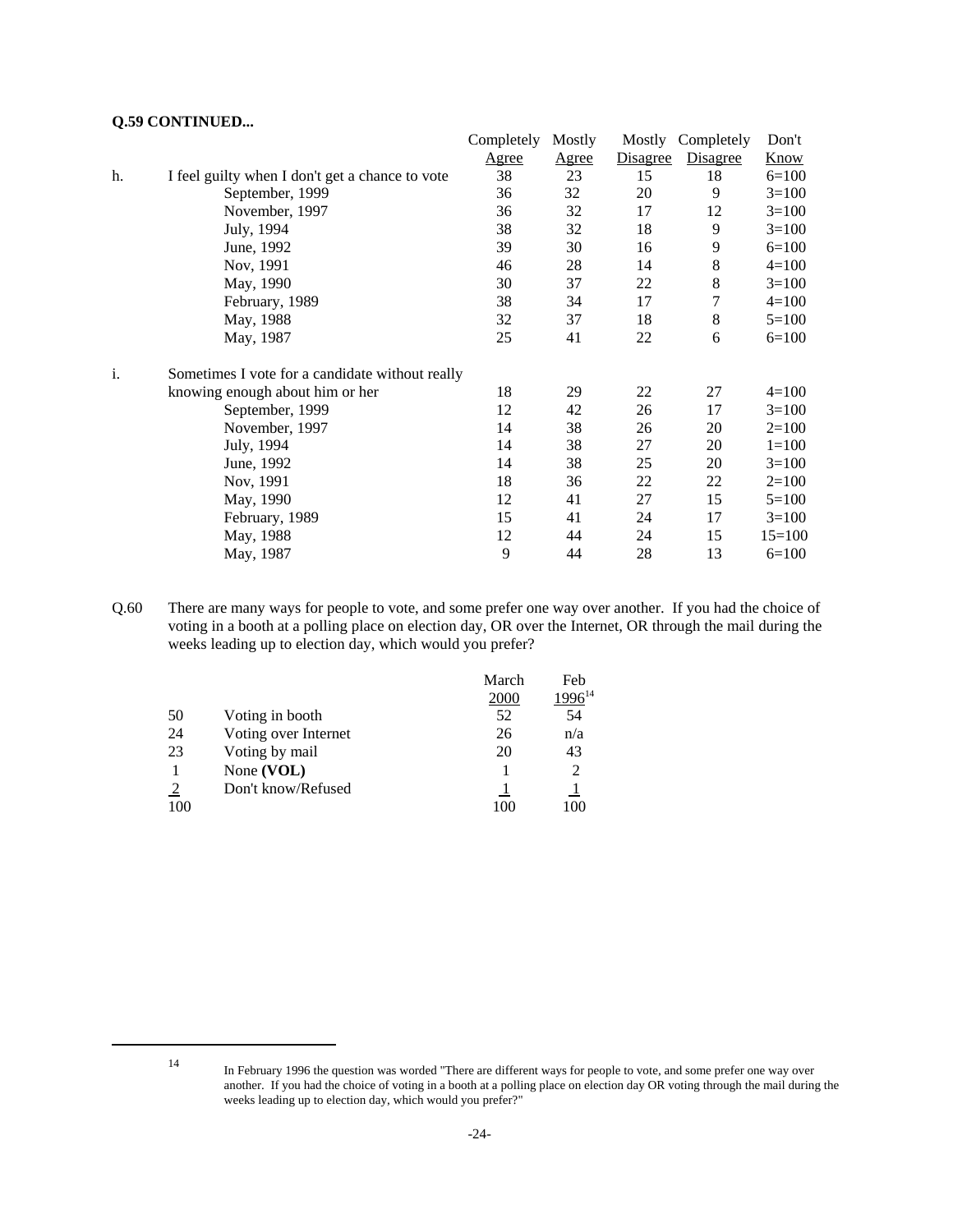Q.61 Some people say we should have a third major political party in this country in addition to the Democrats and Republicans. Do you agree or disagree?

|     |                    |      | Early |      |      |      |            |      | ABC/Washington Post <sup>15</sup> |      |  |
|-----|--------------------|------|-------|------|------|------|------------|------|-----------------------------------|------|--|
|     |                    | Aug  | Sept  | Aug  | July | Oct  | April July |      | Jan                               | Sept |  |
|     |                    | 1999 | 1998  | 1997 | 1996 | 1995 | 1995       | 1994 | 1984                              | 1982 |  |
| 52  | Agree              | 54   | 46    | 47   | 58   | 59   |            | 53   | 41                                | 44   |  |
| 42  | Disagree           | 40   | 47    | 46   | 37   | 37   | 38         | 43   | 48                                | 44   |  |
| 6   | Don't know/Refused | O    |       |      |      |      |            |      | 11                                | 12   |  |
| 100 |                    | 100  | 100   | 100  | 100  | 100  | 100        | 100  | 100                               | 100  |  |

| Q.62 | Do you use a computer at your workplace, at school, at home, or anywhere else on at least an occasional |
|------|---------------------------------------------------------------------------------------------------------|
|      | basis?                                                                                                  |

|                           | $Yes$ | $\overline{\text{No}}$ | DK/Refused |
|---------------------------|-------|------------------------|------------|
| June, 2000                | 68    | 31                     | $1 = 100$  |
| April, 2000               | 68    | 32                     | $* = 100$  |
| March, 2000 <sup>16</sup> | 72    | 28                     | $0=100$    |
| February, 2000            | 67    | 33                     | $* = 100$  |
| January, 2000             | 68    | 32                     | $* = 100$  |
| December, 1999            | 67    | 33                     | $* = 100$  |
| October, 1999             | 67    | 33                     | $* = 100$  |
| Late September, 1999      | 68    | 32                     | $* = 100$  |
| September, 1999           | 70    | 30                     | $* = 100$  |
| <b>August, 1999</b>       | 67    | 33                     | $* = 100$  |
| July, 1999                | 68    | 32                     | $* = 100$  |
| June, 1999                | 64    | 35                     | $1=100$    |
| May, 1999                 | 66    | 33                     | $1 = 100$  |
| April, 1999               | 71    | 29                     | $* = 100$  |
| March, 1999               | 68    | 32                     | $* = 100$  |
| February, 1999            | 68    | 32                     | $* = 100$  |
| January, 1999             | 69    | 31                     | $* = 100$  |
| Early December, 1998      | 64    | 36                     | $* = 100$  |
| Early September, 1998     | 64    | 36                     | $* = 100$  |
| Late August, 1998         | 66    | 34                     | $0=100$    |
| Early August, 1998        | 66    | 34                     | $* = 100$  |
| April, 1998               | 61    | 39                     | $* = 100$  |
| January, 1998             | 65    | 35                     | $* = 100$  |
| November, 1997            | 66    | 34                     | $* = 100$  |
| June, 1997                | 60    | 40                     | $0=100$    |
| Early September, 1996     | 56    | 44                     | $* = 100$  |
| July, 1996                | 56    | 44                     | $* = 100$  |
| April, 1996               | 58    | 42                     | $* = 100$  |
| March, 1996               | 61    | 39                     | $* = 100$  |
| February, 1996            | 60    | 40                     | $0=100$    |
| January, 1996             | 59    | 41                     | $0=100$    |

<sup>16</sup> In March 2000, "or anywhere else" was added to the question wording.

<sup>15</sup> In January 1984, the *ABC/Washington Post* trend was worded: "Can you please tell me if you tend to agree or disagree with the following statement, of if, perhaps, you have no opinion about the statement: We should have a third major political party in this country in addition to the Democrats and Republicans." In September 1982, the *ABC/Washington Post* trend was worded: "I'm going to read a few statements. For each, can you

please tell me if you tend to agree or disagree with it, or if, perhaps, you have no opinion about the statements... We should have a third party in this country in addition to the Democrats and Republicans."